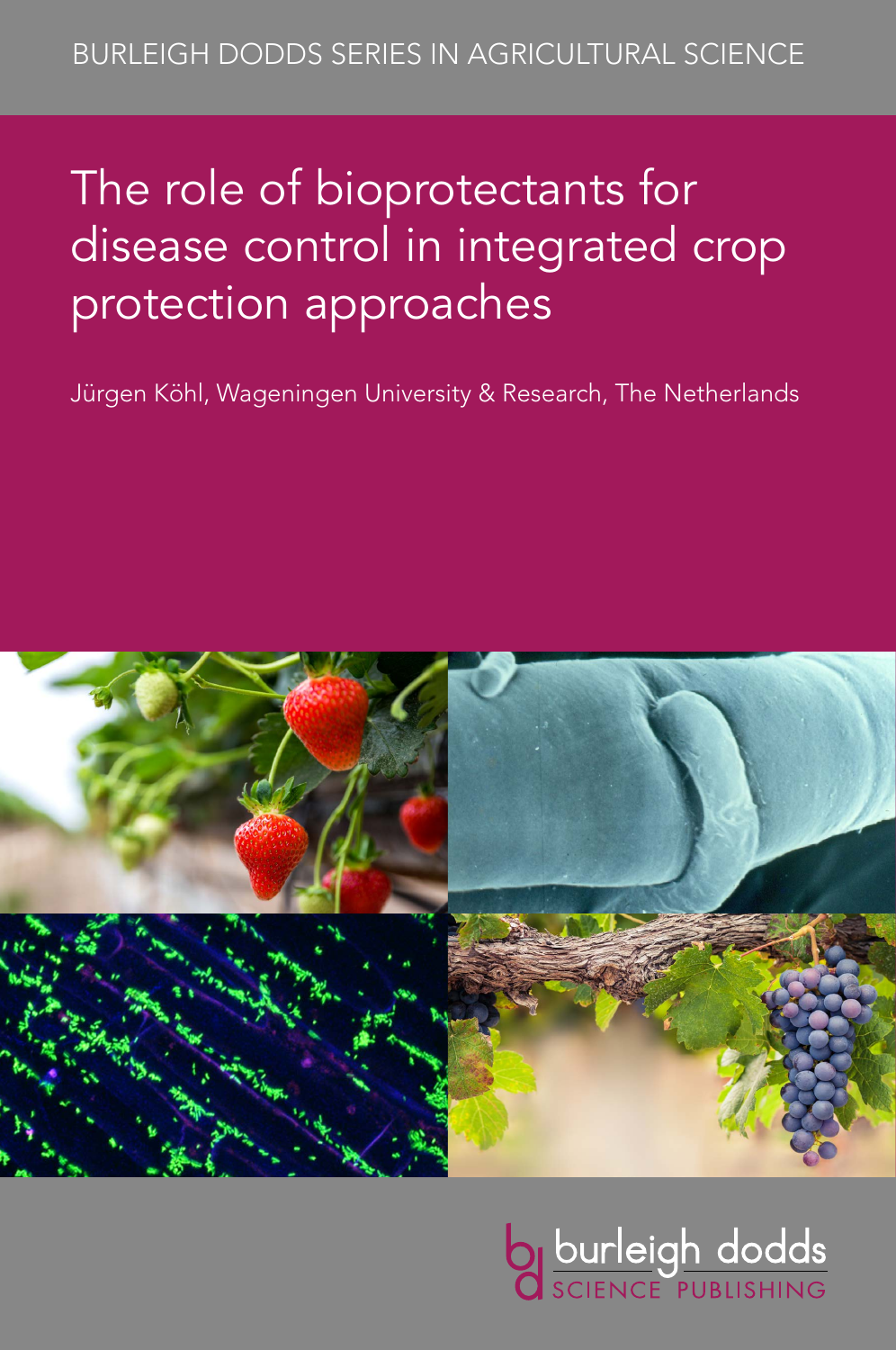# **The role of bioprotectants for disease control in integrated crop protection approaches**

*Jürgen Köhl, Wageningen University & Research, The Netherlands*

- <span id="page-1-1"></span>1 [Introduction](#page-1-0)
- <span id="page-1-2"></span>2 [The role of bioprotectants in conventional high-input cropping systems](#page-4-0)
- <span id="page-1-3"></span>3 [The role of bioprotectants in integrated pest management cropping](#page-5-0)  [systems](#page-5-0)
- <span id="page-1-4"></span>4 [The role of bioprotectants in organic cropping systems](#page-9-0)
- <span id="page-1-5"></span>5 [Future integrated approaches](#page-12-0)
- <span id="page-1-6"></span>6 [Case study: the role of bioprotectants in different apple scab control](#page-16-0)  [approaches](#page-16-0)
- <span id="page-1-7"></span>7 [Conclusions and future trends in research](#page-21-0)
- <span id="page-1-8"></span>8 [Where to look for further information](#page-22-0)
- <span id="page-1-9"></span>9 [References](#page-23-0)

# <span id="page-1-0"></span>**[1 Introduction](#page-1-1)**

# *1.1 Developments in the past*

The role of bioprotectants in agriculture depends on the crop protection approaches applied in cropping systems. Approaches towards crop protection have changed during the last few decades and will continue to change. Changes in crop protection approaches allow changes in cropping systems and vice versa, and are driven by economic and societal conditions and needs as well as by the available crop protection technologies and the development of new ones. Major technological developments have determined disease control approaches during the last few decades. New breeding technologies have increased the level of resistance against pathogens in certain crops and the development and broad implementation of chemical crop protection have reduced yield losses through disease in nearly all crops [\(Oerke et al.,](#page-27-0)  [1994\)](#page-27-0). Saving yields by the broad application of chemical crop protection have allowed farmers to simplify their cropping systems [\(Barzman et al., 2015](#page-23-1)).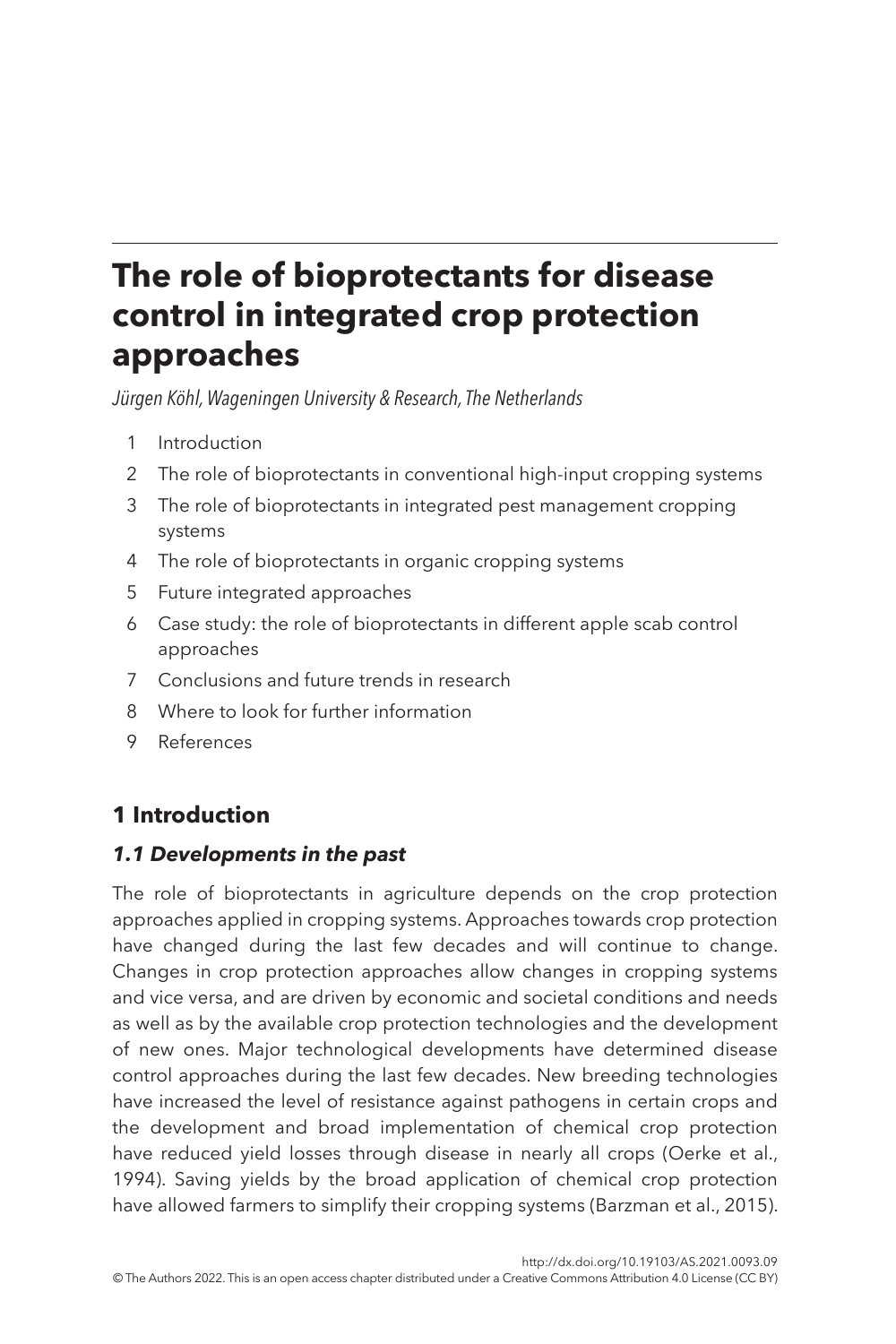Measures for disease prevention, such as the use of resistant varieties, crop rotation and high biodiversity at field and landscape level, have become less important. Cropping systems developed in large-scale production, simplified crop rotation or monocultures and the use of cultivars more susceptible to diseases gave higher yields in combination with chemical crop protection. Consequently, cropping systems became less resilient against losses caused by diseases and more dependent on the use of chemical crop protection.

The main drivers encouraging a change in crop protection approaches during the last few decades have been drastically increased by demand for food, feed and fibre for a growing world population, in combination with a shift in nutritional patterns of consumers towards animal protein food. The latter has resulted in a disproportional increase in feed production. An increasing awareness of the shortcomings of green revolution technologies has resulted in the adaptation of agricultural production systems, often guided by government regulations and demanded by consumer perceptions. Retailers even increased the pressure on levels of pesticide residues in food by setting more restrictive standards than legally enforced for residue levels. This has led to restricted use of chemical pesticides in advanced integrated pest management (IPM) systems (Barzman et al., 2015).

#### *1.2 Drivers of change*

Current major technological progress will further shape crop protection approaches. Better epidemiological knowledge results in reliable forecasting of certain disease epidemics, particularly concerning risk periods for infections by pathogens. This knowledge is implemented in decision support systems (DSS), guiding farmers on decisions regarding chemical crop protection, especially on the timing of applications. Developments in precision agriculture allow sitespecific applications of crop protection products within fields and advanced spraying technologies allow targeting of relevant plant parts with reduced drift to the environment. This may result in reduced use of crop protection products per hectare, which results in reduced unwanted environmental side effects.

Reduced efficacies due to resistance development by pathogens against fungicides, and restrictions in the use of chemical crop protection (and subsequent withdrawal from the market) in combination with further requirements, such as those of the [European Parliament \(2009\)](#page-25-0) to change cropping systems towards systems with IPM, is currently causing another shift towards more resilient cropping systems. In such systems, the implementation of preventative measures is preferred in combination with chemical crop protection as a last resort if other measures do not sufficiently safeguard crop yields ([Barzman et al., 2015;](#page-23-1) [Baker et al., 2020\)](#page-23-2). This will result in the development of new complex and multi-faceted IPM systems.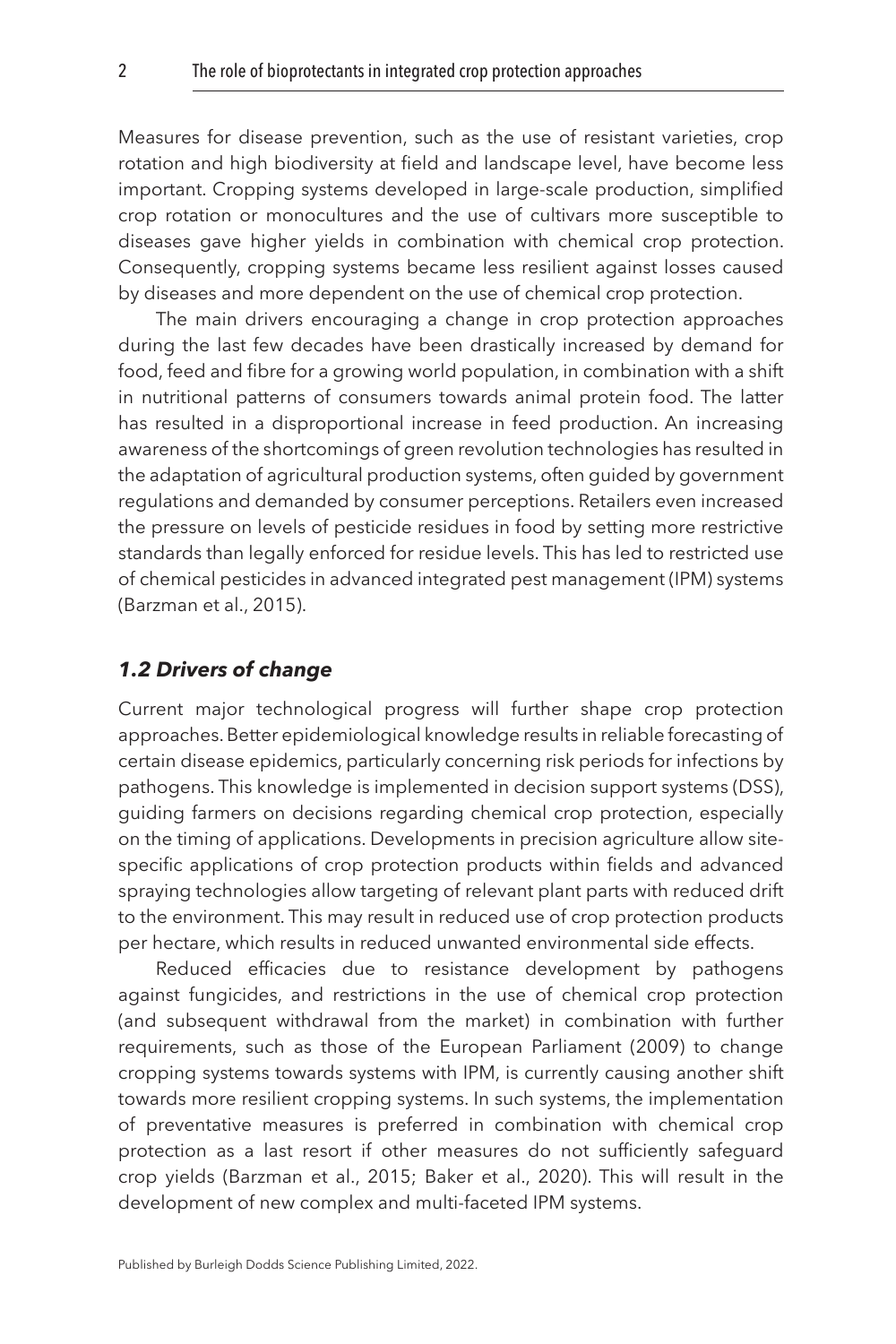#### *1.3 Future developments*

Future developments in crop protection approaches are difficult to predict. Systems may slowly develop in incremental steps towards complex IPM systems with strongly guided application of crop protection products. However, the consequences of climate change and the current pressure on the environment (resulting in the degradation of soils, pollution of waterways and ground water and a decrease in biodiversity in agricultural systems and their surrounding wildlife habitats) are leading us to re-think the direction and speed of changes needed in the near future. Societal awareness of planetary boundaries and the impact of humans on ecosystems (including but not limited to climate change during the Anthropocene) may force much more rapid and drastic changes in significant transformational rather than slow incremental steps ([Steffen et al., 2015](#page-27-1)). This will encourage the development of drastically changed cropping systems with closed nutrient cycles, restricted use of external resources and full protection of biodiversity ([Dainese et al., 2019;](#page-24-0) [van Selm et al., 2020](#page-28-0); [Willett et al., 2019](#page-28-1); [van Zanten](#page-28-2)  [et al., 2019](#page-28-2)). Yield may decrease per hectare compared to current highinput systems that depend on the external use of fertilizers, energy and crop protection products. Yield gaps of 8–25% have been reported by a complete switch to organic farming ([Muller et al., 2017\)](#page-26-0). To feed the population, the need for food production on the limited available arable land will not allow significant competing feed production for livestock industries. Such changes are only possible in combination with diet changes from animal protein to plant protein nutrition. There will be a need to produce protein food crops to fulfil future nutritional patterns instead of abundant cereal production and fodder maize for animal feed [\(van Selm et al., 2020;](#page-28-0) [van Zanten et al., 2019](#page-28-2)). Such transformational changes in cropping systems will result in higher diversification in crops at temporal and spatial scales, a shift to other/ new crops, and will have a strong emphasis on the resilience of cropping systems against the negative impacts by pests and diseases ([Beillouin et al.,](#page-23-3)  [2019](#page-23-3)). In this context, an understanding of the use of microbiomes of soil, in and on plants and in crop residues, will be of increasing importance to maximize the impact of microbiomes on resilience and plant health ([Bakker](#page-23-4)  [et al., 2020](#page-23-4); [Berg et al., 2020;](#page-23-5) CAST, [2020](#page-24-1); [Kerdraon et al., 2019;](#page-25-1) [Syed Ab](#page-28-3)  [Rahman et al., 2018\)](#page-28-3). Crop residue management will become an important preventative measure to reduce pathogen populations [\(Köhl et al., 2007](#page-25-2)). Advances in assessing microbiome components and functions are expected during the next few years so that biological information can be incorporated into the next generation of precision and digital agriculture technologies and effective microbiome transplant methods for field use will become available.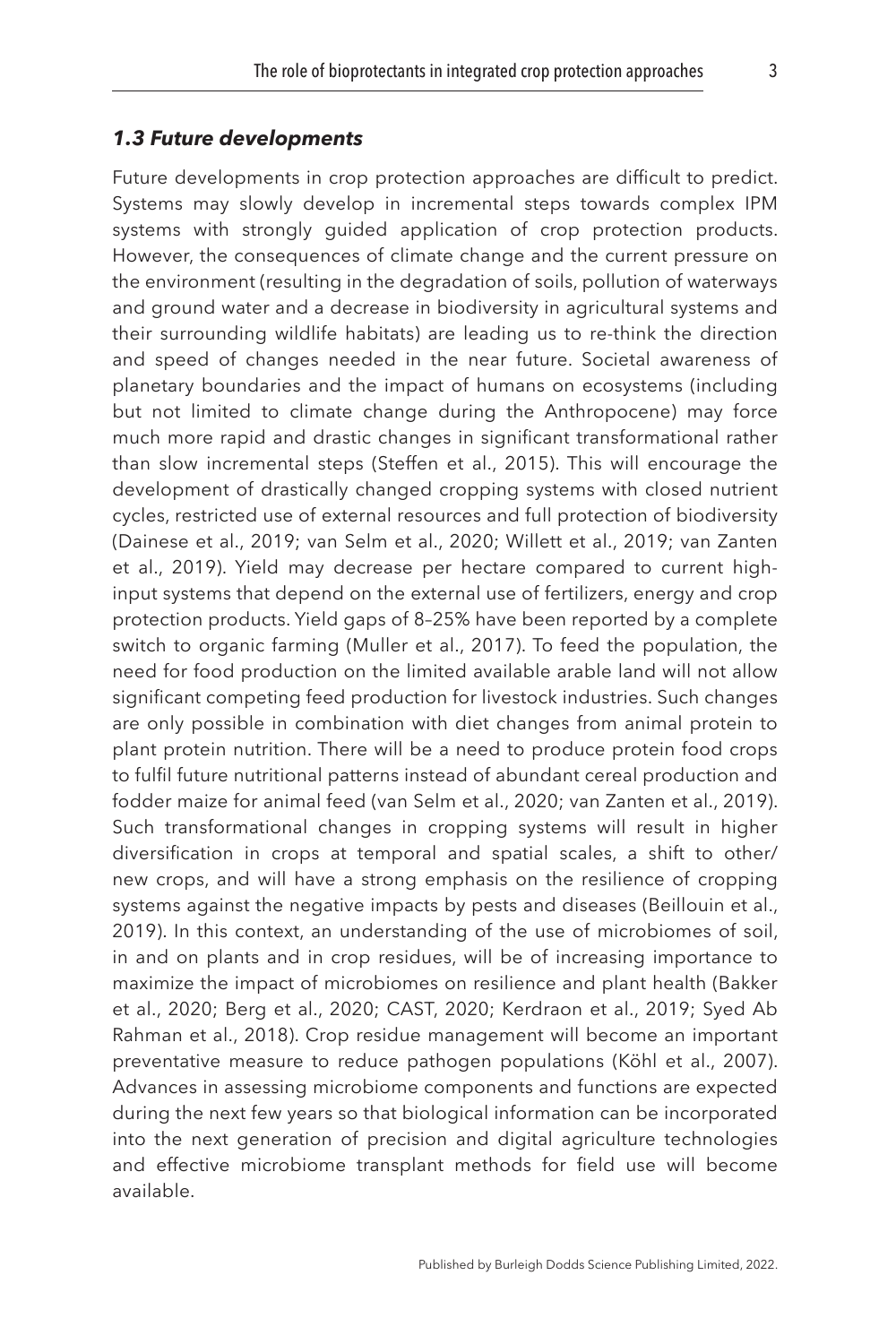#### *1.4 The role of bioprotectants in cropping systems*

It is obvious that bioprotectants contribute in various ways towards the different crop protection approaches, ranging from the frequently used reliance on routine use of chemical crop protection products towards a possible future system relying strongly on the resilience of the cropping system with restricted use of chemical crop protection products. Currently, bioprotectants mainly complement and/or replace chemical crop protection products in spray schedules. In the envisaged future, bioprotectants will complement the functions of the microbiome and other components in the cropping system contributing to resilience against plant diseases. Multiple-strain biological control products may be designed for this purpose [\(Niu et al., 2020](#page-26-1)). Targeted diseases will change with changing crops and cropping systems, as well as the demands on the specificity of bioprotectants to guarantee protection of the beneficial microbiome. Consequently, different bioprotectants are needed now and in the future.

The process of development of bioprotectants – from choosing the targeted pathogens to screening candidate antagonists, product development, registration and market introduction – takes many years; often 10–15 years are needed for their broad implementation in agriculture. This chapter aims to give a brief overview of the particular roles of bioprotectants in current and potential future crop protection approaches to stimulate discussion within the biocontrol industry, amongst scientists and funding agencies on the need for new generations of bioprotectants for an agricultural industry undergoing transition.

# <span id="page-4-0"></span>**[2 The role of bioprotectants in conventional high-input](#page-1-2)  [cropping systems](#page-1-2)**

In conventional cropping systems, high inputs of crop protection products are used to achieve maximum yields. Fungicides are intensively applied to prevent or control pathogens damaging the crop. Driving forces for crop protection measures include the avoidance of risks of losses, the expected efficacy of a measure and product and application costs. Broad-spectrum fungicides and combinations or alternations of different crop protection products are standard.

A first prerequisite for the integration of bioprotectants into such crop protection approaches is their biological compatibility. Living microorganisms as the active ingredients of bioprotectants may not survive or at least be restricted in their activity in an environment where multiple applications of different fungicides, including broad-spectrum products, are used. A possible solution is the selection of biological control strains that are resistant to one or several frequently used fungicides. However, fungicides used by growers will change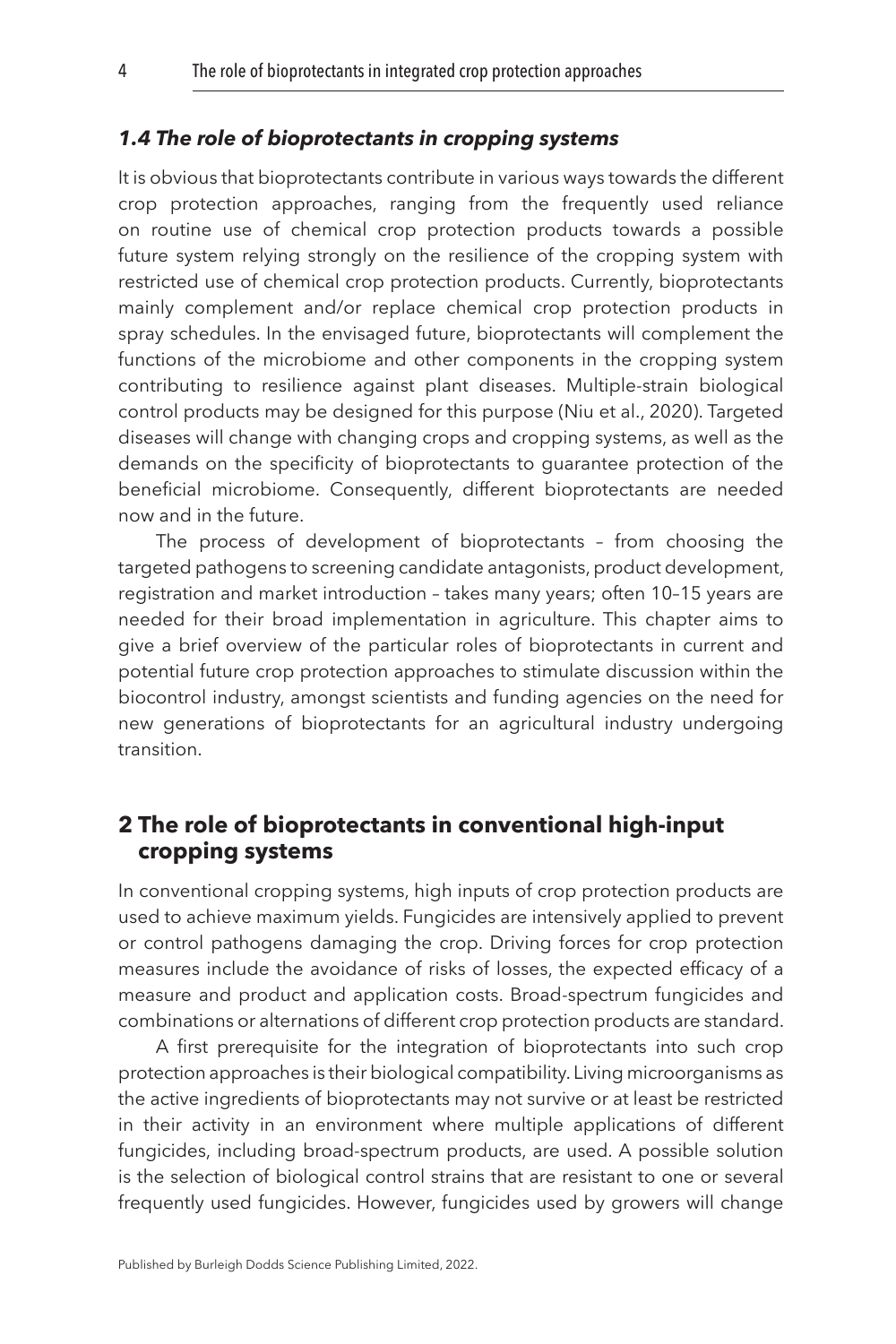over time due to changes in availability on the market and the occurrence of new compounds and mixtures of active ingredients. It will be impossible to respond to this development rapidly with the development of bioprotectants with adapted resistance to newly introduced fungicides. If bioprotectants compatible with synthetic fungicides are available and can be integrated into crop protection spray schedules, growers will compare the advantages of applying chemical fungicides versus bioprotectants. Product costs will be considered, notwithstanding the externalized costs [\(Pimentel and Burgess,](#page-27-2)  [2014a](#page-27-2),[b](#page-27-3); [Bourguet and Guillemaud, 2016\)](#page-24-2), ease of application in tank mixes including other pesticides or fertilizers, spectrum of activity from high specificity to control one disease to a broad spectrum including several diseases and direct efficacy in disease control with a rapid effect on symptom development without considering indirect, long-term effects through saving the resilience of the cropping system. Based on such considerations, the grower may decide in many cases to use synthetic fungicides instead of bioprotectants, as long as fungicides are available without any restrictions in use. Only if efficient synthetic crop protection products are not available growers will use bioprotectants as an alternative. An example is the use of bioprotectants for fire blight control in apple and pear production if the use of antibiotics such as streptomycin or copper products is restricted. The use of certain fungicides can also be restricted because of the risk of resistance development by the targeted pathogen. If no efficient fungicides are available to replace the preferred fungicides with restricted use, bioprotectants can be integrated into the spray schedule to reduce the risk of fungicide resistance development in the pathogen population. However, the most important motivation for conventional growers to integrate bioprotectants into their spray schedules may be restrictions in pesticide residue levels set by government regulations, such as the 'Maximum Residue Level' (MRL), or (often at lower levels and with further restrictions for multiple pesticide residues) by retailers [\(Buurma et al., 2012](#page-24-3)). Late season applications of bioprotectants that don't leave residues on the marketable product have a competitive advantage over synthetic fungicides to avoid higher residue levels of a certain fungicide or to obtain a product with a lower number of different fungicide residues.

In conclusion, there are limited niches for bioprotectants in conventional crop protection approaches where only short-term costs and benefits are valued but externalized costs and long-term benefits are not considered.

# <span id="page-5-0"></span>**[3 The role of bioprotectants in integrated pest](#page-1-3)  [management cropping systems](#page-1-3)**

# *3.1 The principles of integrated pest management*

Integrated pest management (IPM) is an essential component of current sustainable farm management. By avoiding routine applications of chemical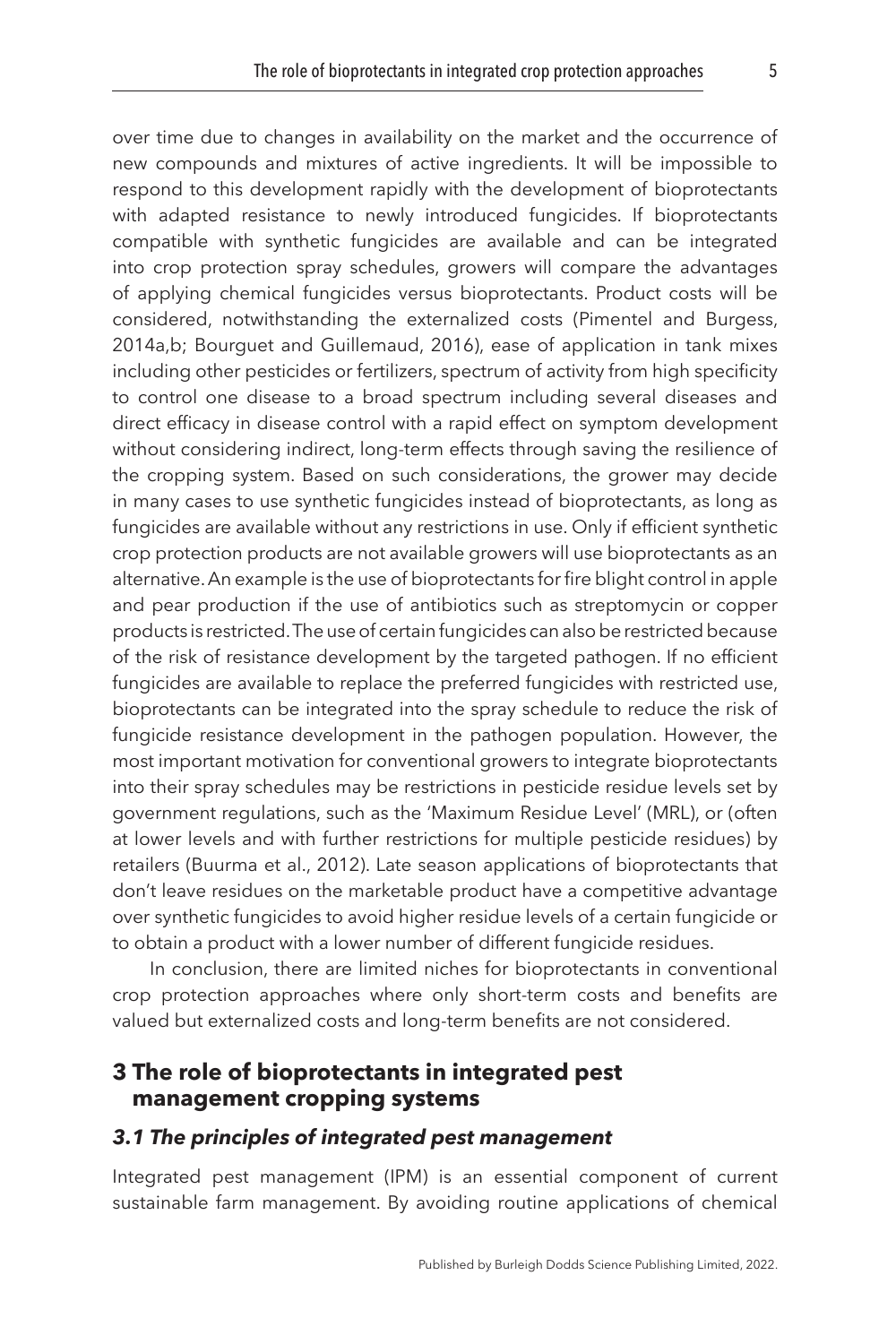pesticides, contamination of ecosystems and undesirable effects on human and animal health are reduced. In IPM, complex crop protection strategies are being developed and are applied to build on resilient crops, complex ecosystems with high buffering capacity against populations of plant pathogens and pests, and a preference for environmentally friendly crop protection products before chemical pesticides are applied as an exceptional intervention ([Barzman et al.,](#page-23-1)  [2015\)](#page-23-1).

Entomologists realised in the 1950s that broad-spectrum insecticides favoured pest outbreaks since natural enemies had been eliminated. IPM is a response to the experienced development of pesticides resistance and damage of beneficial insect populations. Important components of IPM include multiple tactics to monitor and develop and use action thresholds to keep populations under predetermined damage levels ([Baker et al., 2020](#page-23-2)). Protection and enhancement of populations of natural enemies in combination with applications of selective insecticides only after pest thresholds are reached are the pillars of IPM. The original goals of IPM were to reduce dependency on pesticides and to protect the environment and health in combination with avoiding rapid resistance build-up against the pesticides by the targeted pests. Later, cultural tactics from mulch covers to tillage were added, combined with biological and chemical control ([Baker et al., 2020](#page-23-2)).

Current IPM approaches cover whole crop protection, preventing damage by pests, diseases and weeds. IPM has developed a broad application in agriculture. In the European Union (EU), Directive 2009/128/EC ([European](#page-25-0)  [Parliament, 2009](#page-25-0)) promotes the use of IPM through the development and implementation of National Action Plans in Member States since 2014, with the emphasis on growing healthy crops with the least possible disruption to agroecosystems and encouraging natural pest control mechanisms. The system approach is structured by eight principles [\(Barzman et al., 2015](#page-23-1)). Prevention and suppression of harmful organisms is always the basic first principle, for example, combining crop rotation, cultivar choice, cultivation techniques, avoiding the spread of harmful organisms and engagement of beneficial organisms, including protection of an ecological infrastructure outside production sites. Decisions regarding direct responsive crop protection measures are made only if monitoring of the crop and its pest populations and diagnostics indicate the relevant risk of crop damage by a harmful organism. Sustainable biological, physical and other non-chemical methods must be used before synthetic pesticides, if they provide satisfactory pest control (see [Fig. 1;](#page-7-0) Annex III of Framework Directive 2009/128/EC; [Barzman et al., 2015](#page-23-1)).

The IPM approach strengthens the position of biological control compared to conventional cropping systems where the use of bioprotectants is mainly motivated to reduce residue levels in food and feed products and to avoid the build-up of resistance to synthetic fungicides. In IPM, preferred measures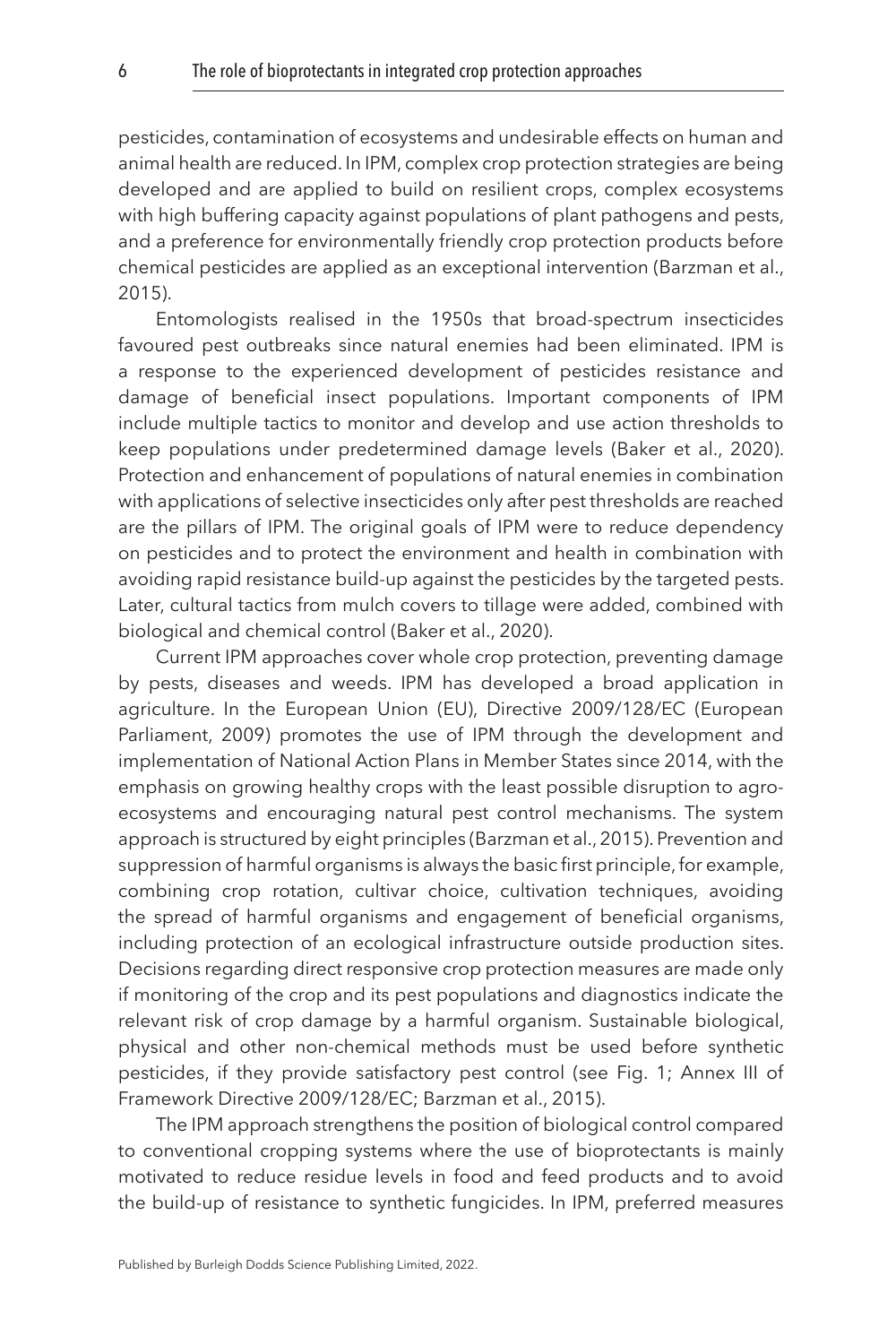<span id="page-7-0"></span>

**Figure 1** The principles of IPM ([Meissle et al., 2011](#page-26-2); modified by Meissle).

for preventative crop protection protect or even enhance naturally occurring biological control by natural enemies of pests and beneficial components of the microbiomes in soil, in and on plants and their residues. Resilience in the cropping system increases due to natural biological control, so that less synthetic crop protection products have to be applied and, if applied, selective products with limited negative impact on the natural biological control should be chosen in IPM. In modern IPM systems, including the framework described in the directive on sustainable use of pesticides in the EU ([European Parliament,](#page-25-0) [2009\)](#page-25-0), sustainable biological, physical and other non-chemical methods must be given priority over chemical methods if they provide 'satisfactory' pest control. The definition of 'biological methods' in this context is often broad and may include pheromones, plant extracts, culture extracts of microorganisms or purified metabolites of microorganisms or plants, although the scientific definition of biological control of plant diseases is the suppression of populations of plant pathogens by living organisms [\(Heimpel and Mills, 2017](#page-25-3); [Stenberg et al., 2021](#page-27-4)). In current IPM, the preferred selective control methods are those that are not harmful to the resilience of a cropping system before broad-spectrum methods are used that likely cause side effects on components of the natural biological control of the system. Consequently, following this way of thinking, it is important also to distinguish between selective and broadspectrum methods in biological control. [Zehnder et al. \(2007\)](#page-28-4) introduced such a separation for arthropod pest management. They proposed, after preventative strategies have been considered, the inundative and inoculative release of biological control agents as the first phase of a control strategy. In this phase of pest control, mass-reared live agents are released ([Eilenberg et al., 2001](#page-25-4)). Only if control levels of selective biological control agents are insufficient,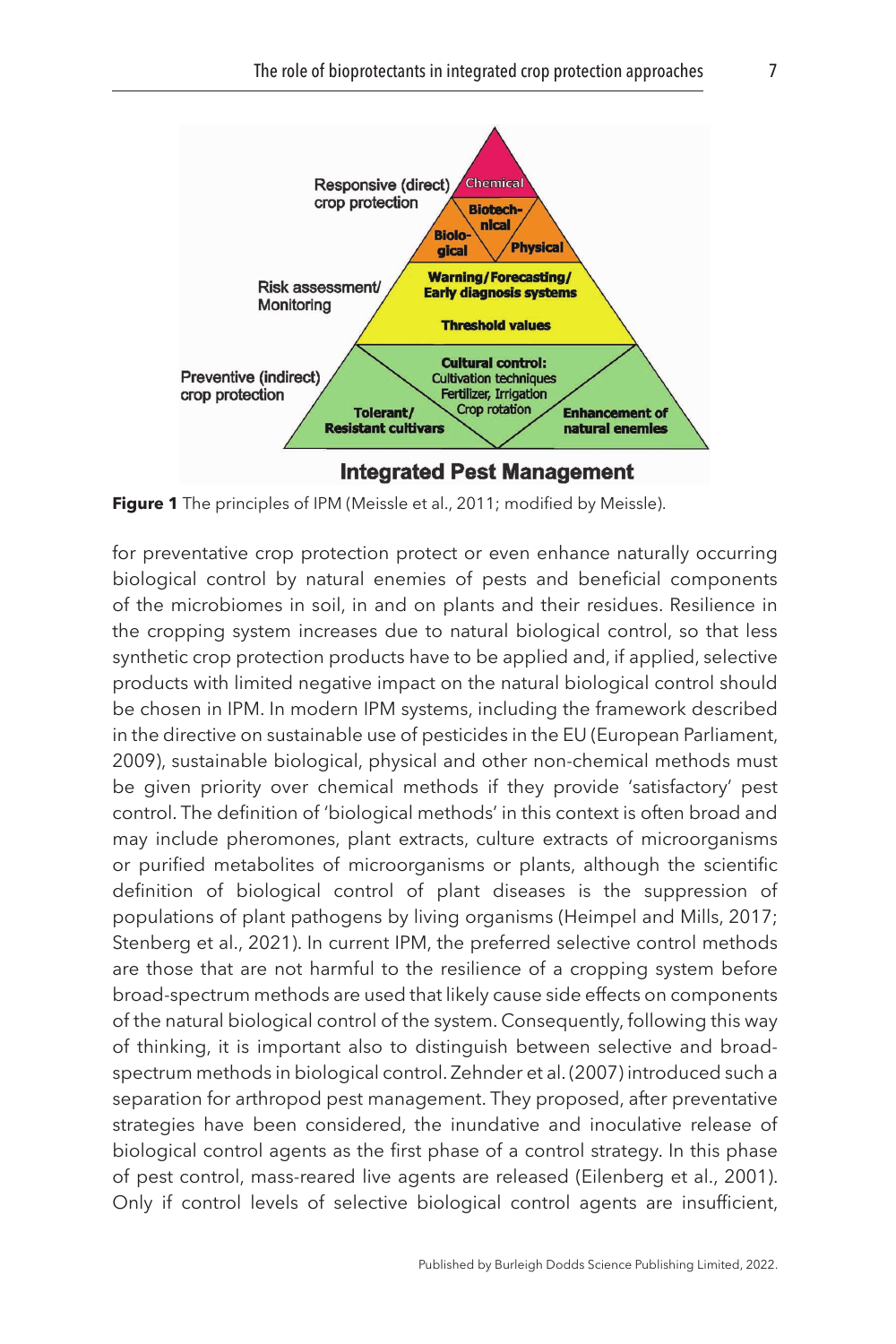insecticides of biological and mineral origin and further compounds such as pheromones for mating disruption are applied in the next phase of pest management strategy ([Zehnder et al., 2007\)](#page-28-4). [Niggli \(2020\)](#page-26-3) modified the pest management strategies proposed by [Zehnder et al. \(2007\)](#page-28-4) by including disease management strategies. In the early phases of preventative measures, he included vegetation management to enhance soil microbiome inducing resistance in plants. In the next phases of disease control measures, the release of competitive antagonists against diseases is proposed, followed by the use of fungicides of biological and mineral origin and the use of chemical or synthetic fungicides (including copper) in the final phase.

#### *3.2 Bioprotectants in integrated pest management*

Compared to conventional cropping systems, the IPM approach strengthens the position of bioprotectants. The use is not complementary to the use of chemical pesticides as in conventional cropping systems, but rather biological control products with satisfactory potential in disease protection have to be used before chemicals are considered. In the EU, this principle is strongly promoted and should be implemented by the Member States ([European](#page-25-0)  [Parliament, 2009](#page-25-0)). For the broader implementation of bioprotectants in IPM, the decision-making process for growers needs to be adapted. The use of protective measures depends on a decision-making process, often supported by sophisticated DSS developed by commercial providers. Such systems advise farmers in the timing of application of synthetic fungicides. Since the modes of action of bioprotectants are very different from those of synthetic fungicides, optimum timing of bioprotectant application may differ from the advised timing of fungicide applications. Bioprotectants may work more slowly, may need to be applied earlier during epidemics or even before a crop is established (as is the case in controlling disease outbreaks of *Sclerotinia sclerotiorum* by destroying overwintering sclerotia of the pathogen by applying hyperparasites on and in the soil [\(Gerlagh et al., 1999;](#page-25-5) [Zeng et al., 2012\)](#page-28-5)).

There is therefore the need to develop adapted DSS considering the modes of action of bioprotectants. There is also a need to evolve such DSS from the view of short-term disease to a decision-making process including systemic factors in a long-term decision strategy ([Barzman et al., 2015\)](#page-23-1). A change of mind is also needed regarding the understanding of the satisfactory potential in disease protection. This cannot simply consist of a comparison of the efficacy of bioprotectants and synthetic fungicides in experimental design as conventionally used for efficacy tests for crop protection products. Bioprotectants may work more slowly, and have to be applied based on different decisions as conventional fungicides because they work not only by a direct effect of the applied organism but also by the support and protection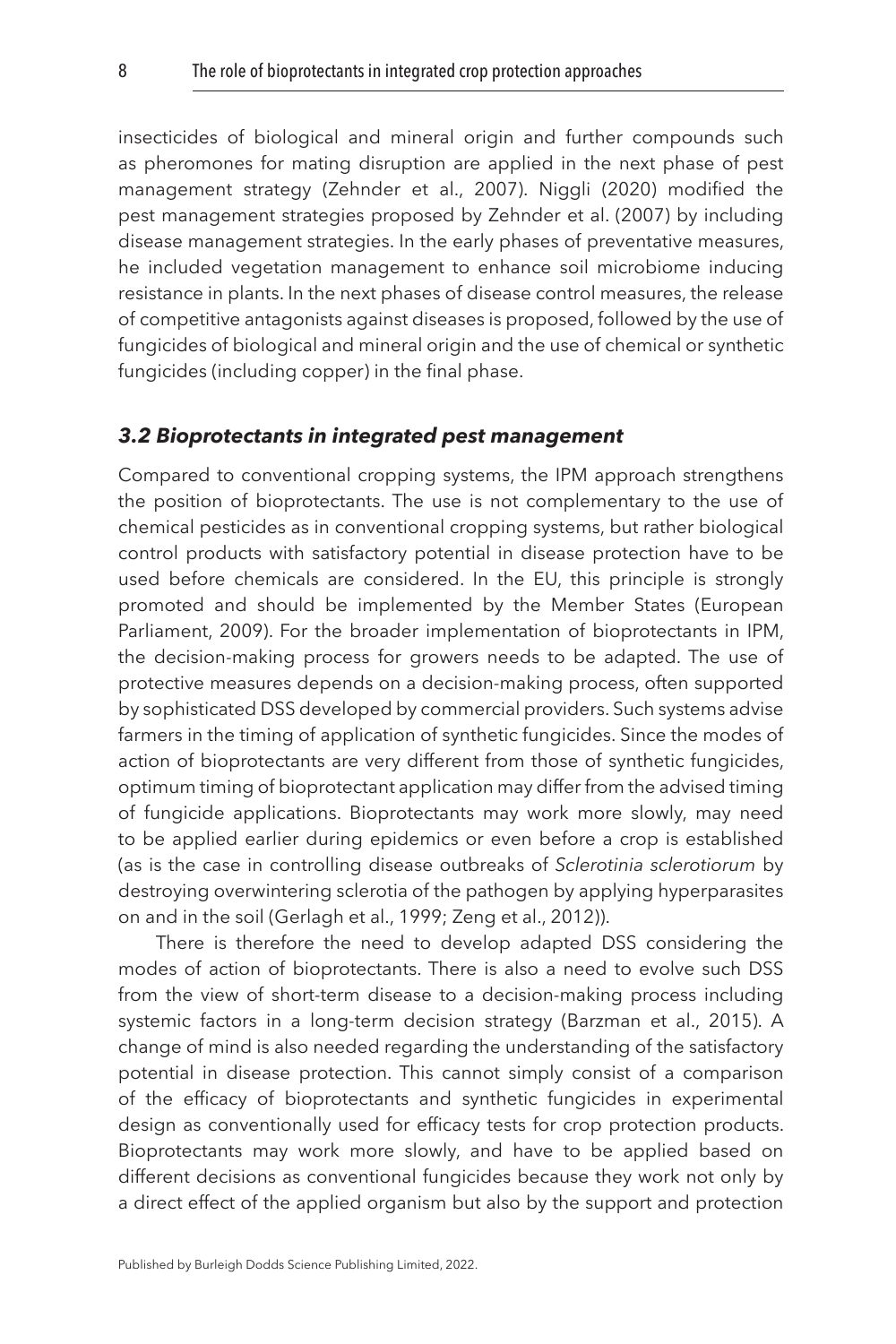of the buffering resident microbiome, whereas fungicides may affect beneficial non-target organisms. Furthermore, due to their pathogen-specific nature, it is unlikely that the application of bioprotectants will result in new disease problems, which is often the case when broad-spectrum fungicides are used with side effects on beneficial non-target organisms. In this situation, fungicide use may encourage the additional use of other complementary fungicides to control such new disease problems ([Barzman et al., 2015\)](#page-23-1). As long as such possible effects (as well as other externalities causing costs for the society) are not considered in the decision-making process, fungicides may be preferred due to their faster and stronger direct control activity [\(Pimentel and Burgess,](#page-27-2)  [2014a,](#page-27-2)[b;](#page-27-3) [Bourguet and Guillemaud, 2016](#page-24-2)). The strong position of bioprotectants in IPM approaches will thus become reality after a broad and long-term holistic definition of the satisfactory pest control level has been developed and applied.

# <span id="page-9-0"></span>**[4 The role of bioprotectants in organic cropping systems](#page-1-4)**

#### *4.1 Disease prevention*

Organic agriculture relies on ecological processes, biodiversity and closed nutrient cycles rather than external inputs with adverse effects (http://www .ifoam.org/about\_ifoam/standards/index.html). The underlying principles of organic agriculture are described by the International Federation of Organic Agricultural Movement (IFOAM) in Best Practice Guidelines and detailed organic standards and technical regulations. Governmental regulations, such as in the EU [\(European Commission, 2007\)](#page-25-6) and the United States (United States Dept. Agric., [2011\)](#page-28-6), regulate production in organic agriculture and the marketing of organic products. A worldwide certification system for organic farms and their products guarantees that organic agriculture follows the principles of the organic movement. This includes the entire chain, from organic seed production to retail.

The essential principles of organic crop production are biological cycles within the farm, closed systems regarding nutrients and organic matter, maintenance of high genetic diversity and avoidance of any form of pollution ([Van Bruggen and Finckh, 2016](#page-28-7)). Farming systems should be self-regulating through interdependent natural processes in the agroecosystems with the emphasis on prevention of problems rather than solutions by use of external inputs. Typical elements in organic cropping systems are higher plant diversity in time and space due to complex rotation systems, smaller field plots, mixed crops and acceptance of certain weed levels in the crops. Soil management (including the cycling of organic matter within the farm) leads to higher organic matter in the soil and consequently higher microbial colonization levels and higher microbial diversity in the soil, as well as on above-ground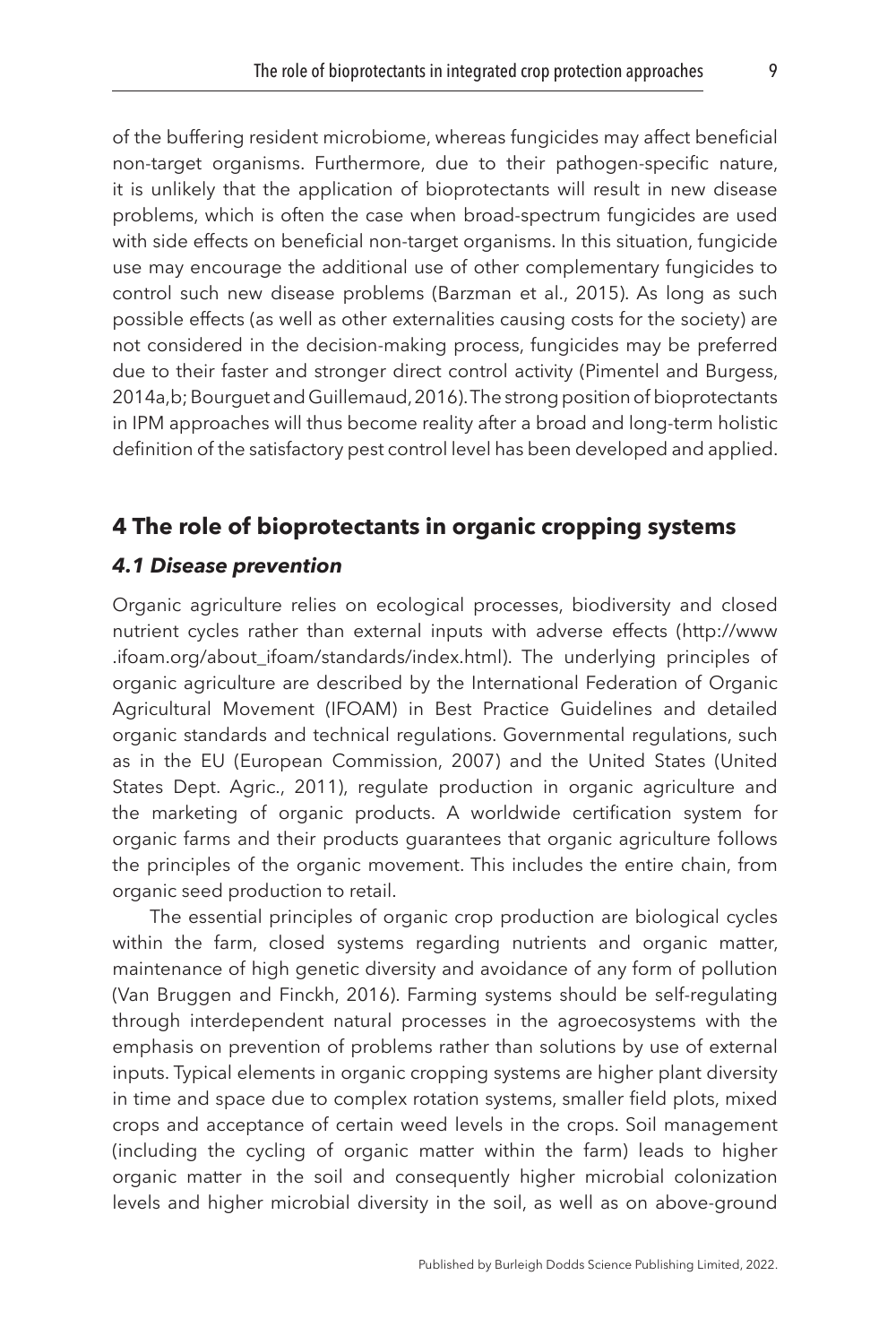parts of the crops and their residues. Organic cropping systems clearly differ from conventional cropping systems. The intrinsic properties of organic systems strongly determine the occurrence and intensity of plant diseases ([Van](#page-28-7)  [Bruggen and Finckh, 2016\)](#page-28-7), which results in disease management challenges different to those in conventional cropping systems. Consequently, the role of bioprotectants in plant disease control in organic cropping systems differs from their role in conventional cropping systems.

The importance of plant diseases in organic and in conventional cropping systems has been extensively reviewed by [Van Bruggen and Finckh \(2016\),](#page-28-7) who analysed scientific reports on root and foot diseases in monocotyledonous and dicotyledonous arable crops, annual vegetable crops and perennial crops. Such diseases are caused by soilborne pathogens that interact with the saprophytic microorganisms active in soils. Healthy soils with sufficient organic matter and high biodiversity strongly influence populations of soilborne pathogens and thus generally lower the risk of foot and root diseases. These diseases are generally less pronounced in organic systems compared to conventional cropping systems. For foliar diseases, differences between cropping systems are harder to evaluate because airborne inocula of diseases may be transported for longer distances and thus neighbouring effects may mask system effects [\(Van Bruggen and Finckh, 2016\)](#page-28-7). A general observation is that certain foliar diseases such as rusts and powdery mildews are favoured on plants grown at high nitrogen levels. Since nitrogen levels are generally lower in organic cropping systems, such diseases affect organic crops less severely than conventional crops. For the prevention of foliar diseases, different measures are combined in organic farming. Examples are sanitation by removal of inoculum sources, cultivar selection with an emphasis on general robustness against biotic stresses and increased habitat diversity, including use of strip crops, intercropping, mixed crops and cover crops ([Ditzler et al., 2021](#page-24-4)). [Van Bruggen](#page-28-7)  [and Finckh \(2016\)](#page-28-7) identified in their study the multicyclic foliar pathogens causing problems for organic growers where preventative measures are often not satisfactory and disease control measures have to be applied. Examples of such threatening diseases are late blight in potato, downy mildews in many crops and apple scab. For many other foliar diseases, differences between the cropping systems were less pronounced or diseases were less severe in organic cropping systems compared to conventional systems.

## *4.2 Use of crop protection products*

The use of plant protection products in organic agriculture has to be authorized by general governmental regulations for plant protection products. Besides this, an additional approval for use in organic agriculture is needed ([European](#page-25-7)  [Commission, 2008](#page-25-7); [Speiser and Tamm, 2011\)](#page-27-5). Plant protection products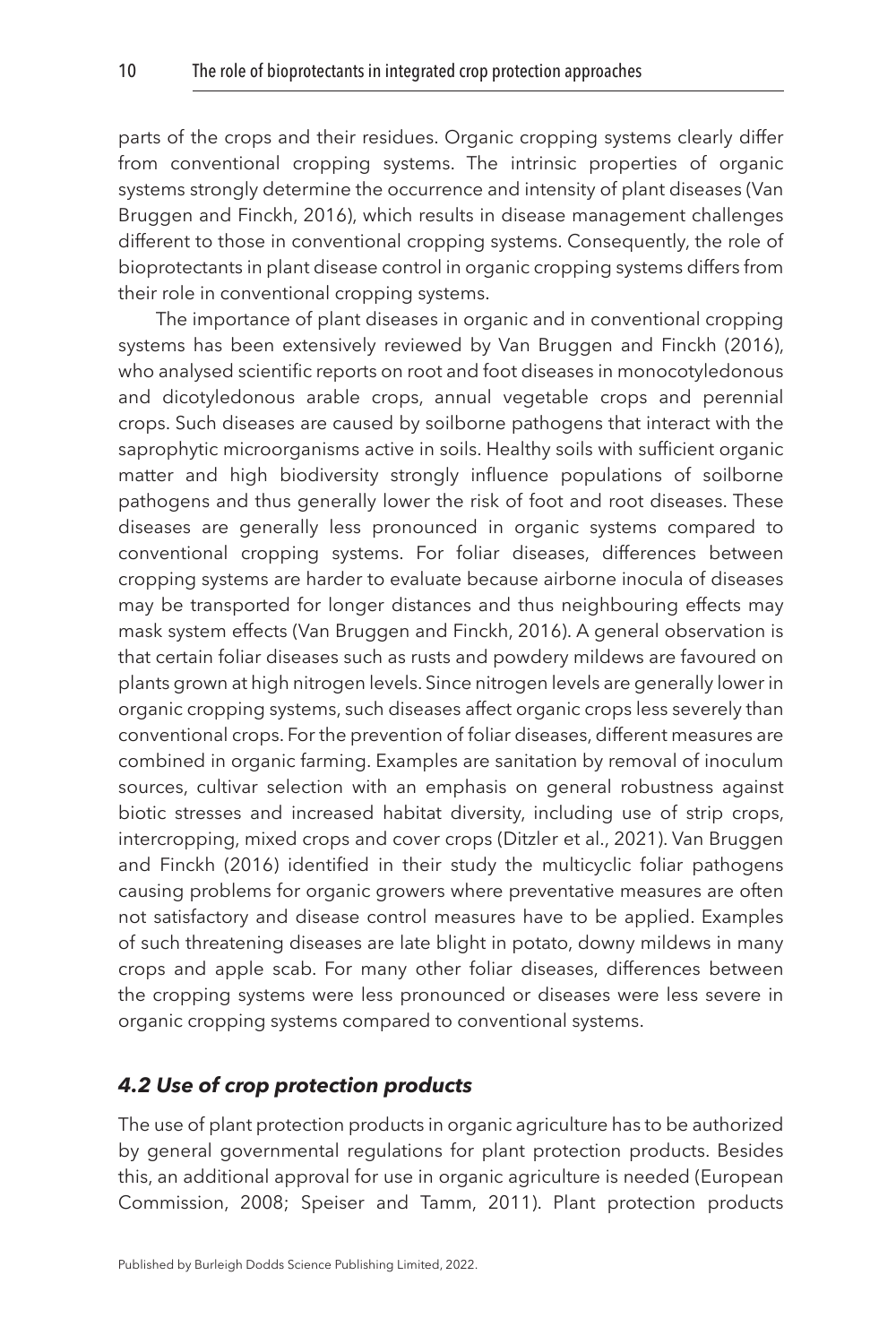approved for use in organic agriculture are 'mined natural products' such as copper, sulphur and silicates, salts such as bicarbonate salts, oils, extracts from plants and microorganisms, and microorganisms [\(European Commission,](#page-25-7) [2008;](#page-25-7) [Van Bruggen et al., 2016\)](#page-28-8). The use of living microorganisms (bacteria, viruses and fungi) for pest and disease control is generally allowed in organic agriculture as long as microorganisms are not genetically modified and no petroleum-based synergists or carriers are used in their formulation (Speiser and Tamm, 2021; [Van Bruggen and Finckh, 2016](#page-28-7)).

Currently, copper fungicides are widely applied in organic farming to control major multicyclic diseases in organic farming such as late blight in potato, downy mildew in grapevine and apple scab ([Lamichhane et al.,](#page-26-4) [2018](#page-26-4)). The use of copper fungicides in the EU is restricted by regulations, allowing only gradually decreasing amounts applied per hectare due to the unwanted accumulation of copper in the soil and negative effects on soil biota. It can also be expected that broad-spectrum copper fungicides interfere with phyllosphere microbiomes so the natural microbial buffering capacity against foliar diseases might be affected. However, studies on the effect of multiple copper applications in grapevine revealed no differences in fungal microbiome composition and quantitative levels of fungal populations on grapevine leaves during a growing season ([Gobbi et al., 2020\)](#page-25-8). For other broad-spectrum fungicides such as lime sulphur and sulphur used in organic farming, negative effects on beneficial microorganisms can be expected but conclusive results of microbiome studies on such side effects are missing. As long as broad-spectrum fungicides are commonly used in organic farming to control the major leaf diseases, the role of bioprotectants will be limited. However, similar to the development of IPM, use of selective crop protection products should be considered before broad-spectrum products are used ([Zehnder et al., 2007](#page-28-4); [Niggli, 2020\)](#page-26-3), following an ecological systems approach to protect crops, relying more on larger biodiversity than in conventional cropping systems ([Baker et al., 2020\)](#page-23-2). It can be expected that the role of bioprotectants in organic farming will increase in the future if the use of copper fungicides is restricted and more emphasis will be given to the use of selective crop protection products. Main applications in this increasing market will be the control of problematic multicyclic foliar diseases unless fully resistant cultivars become available. A few potential candidates for the development of bioprotectants needed in future organic farming have been described, for example, *Lysobacter capsici* AZ778 for control of downy mildew in grapevine ([Segarra et al., 2015\)](#page-27-6) and *Cladosporium cladosporioides* H39 for control of apple scab ([Köhl et al., 2015\)](#page-26-5). Antagonistic effects of several bacteria and fungi on other downy mildews including *Phytophthora infestans* have been reported under controlled conditions but biological control of these pathogens under field conditions is still a challenge. Examples of successful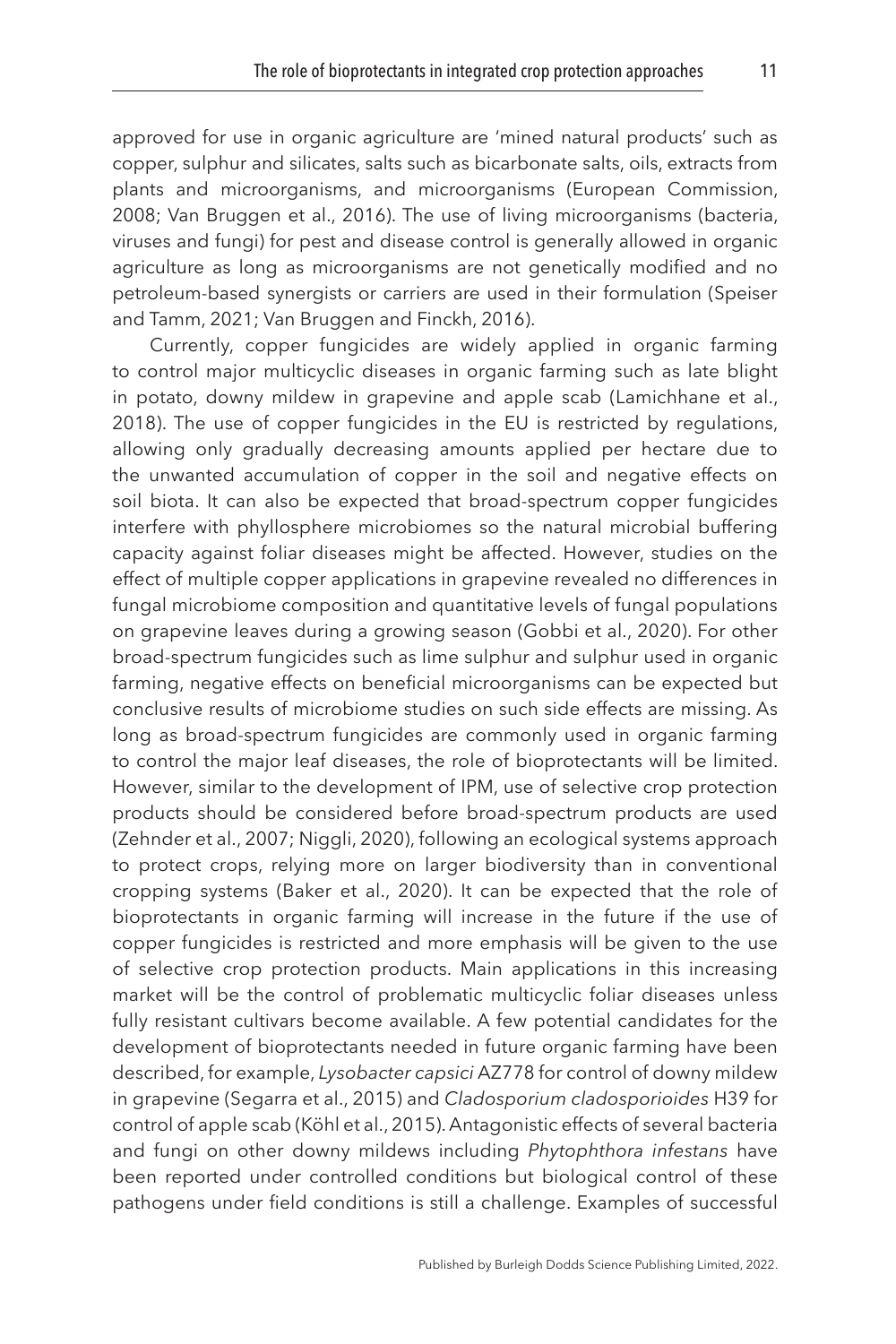biological control of diseases with particular importance for organic farming are limited. The specific biology of this group of pathogens and the resulting complex disease epidemiology with multiple cycles, rapid spread within the crop and high potential to cause yield losses in a short time period are all challenges facing the development of crop protection products, including bioprotectants.

# <span id="page-12-0"></span>**[5 Future integrated approaches](#page-1-5)**

#### *5.1 Food production within planetary boundaries*

Future cropping systems should be built on closed nutrient cycles with limited use of external resources. Protection of biodiversity will be the other pillar to produce food within existing planetary boundaries [\(Steffen et al., 2015](#page-27-1)). Developing such new cropping systems will be a major challenge in the near future. A particular difficulty is the uncertainty of the impact of climate change on agricultural systems ([Lamichhane et al., 2015](#page-26-6)). Crop protection approaches in future systems will rely on their intrinsic buffering capacity against pests and diseases. This robustness against damage by diseases will be based on functions of the plant microbiome ([Berg et al., 2017;](#page-23-6) [Berg et al., 2020](#page-23-5); CAST, [2020\)](#page-24-1) in combination with genetic diversification of crops and a variety of crop protection approaches, including the use of bioprotectants. With climate change, invasive pathogens may come, and the role of already indigenous pathogens may evolve. Knowledge gaps concerning the future importance of certain diseases hamper the choice of relevant targets for the new generation of bioprotectants needed for future cropping systems.

#### *5.2 Fungicide effects on microbiomes*

In the future, crop protection approaches relying on the buffering functions of resident microbiome and additional crop protection measures should not interfere with microbiome composition and function. The impact of insecticides on natural biological control has been studied extensively since the publication of *Silent Spring* by Rachel Carson in 1962. Similar information on potential fungicide effects on resident microbiomes is surprisingly scarce and scattered. The early work of [Fokkema et al. \(1975\)](#page-25-9) demonstrated that the saprophytic microflora on cereal leaves has an important role in preventing leaf infection by *Cochliobolus sativus*. Fungicide application with non-target effects on the natural microflora interrupted the buffering capacity on the leaves, resulting in increased pathogen infection. It can be expected that such iatrogenic diseases, occurring after fungicide treatments, are more common in crops with high chemical crop protection input, but systematic research is missing.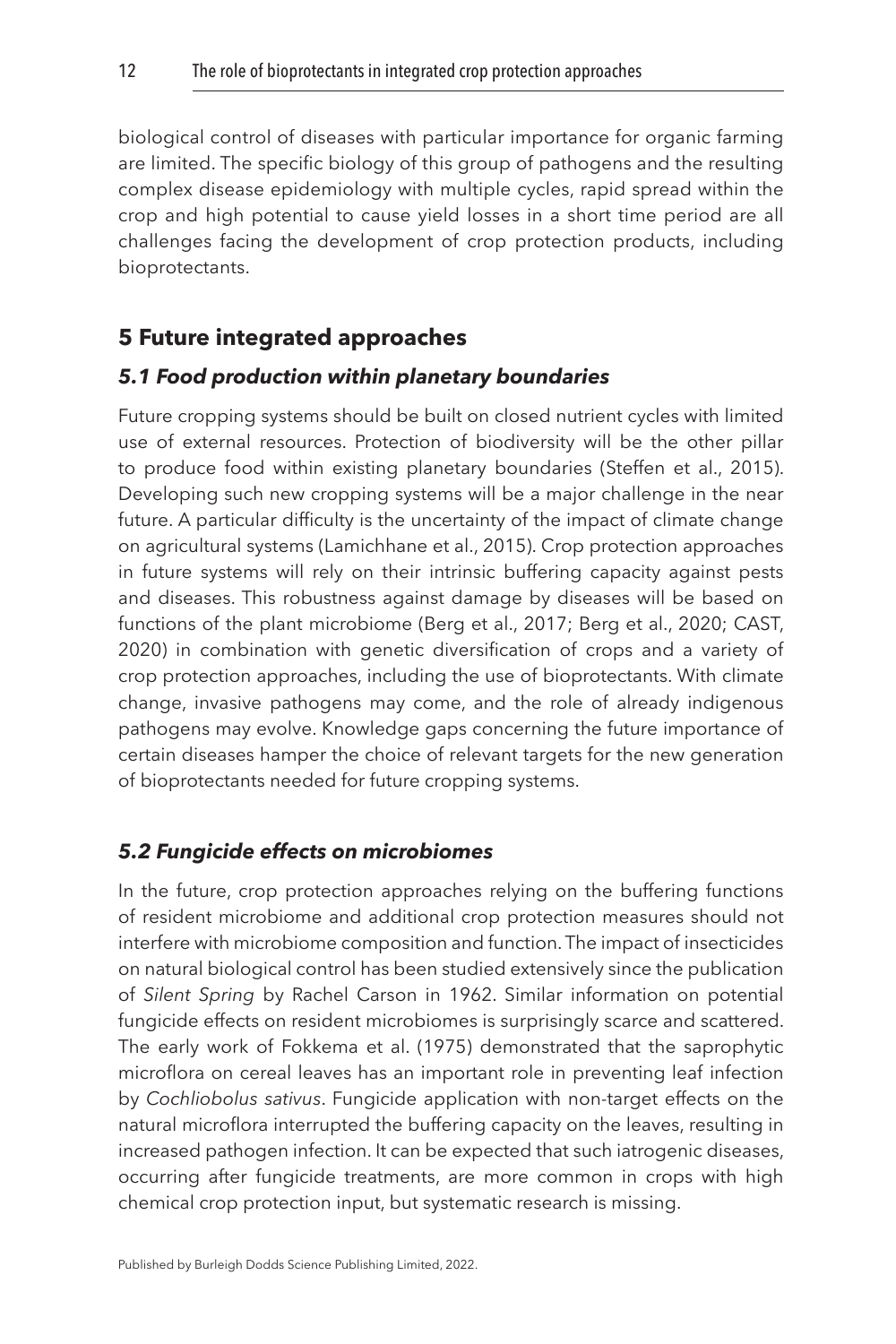Seed treatments with fungicides can change the microbiome composition of the developing crop. Such non-target effects were found by [Nettles et al.](#page-26-7) [\(2016\)](#page-26-7) in multi-year field trials with maize and soybean. Fungal communities in the rhizosphere of maize and soybean were significantly affected even one month after seeding. Seed treatments also had a significant effect on endophytic fungal populations in soybean leaves.

Recent studies of the microbiome of apple bark revealed a strong effect of orchard location, tissue age and sampling time during the growing season on the general composition of bacterial and fungal microbiomes [\(Arrigoni](#page-23-7)  [et al., 2020](#page-23-7)). Fungicide applications had no global effect on microbiome composition, but the relative abundance of specific taxa significantly differed between systems with different fungicide inputs. The relative abundance of certain potential biocontrol genera, such as *Aureobasidium*, decreased in systems with low-input disease management but other potential biocontrol genera, such as *Cryptococcus*, increased. Fungicide applications have complex effects on the microbiome on wheat leaves [\(Knorr et al., 2019](#page-25-10)). Certain fungal groups decreased in relative abundance, whereas other groups, especially yeasts, increased significantly. Interestingly, certain fungal groups were able to multiply after fungicide treatments and filled the available space on the leaves. [Gobbi et al. \(2020\)](#page-25-8) compared the effect of copper fungicides and a biocontrol treatment on the grapevine phyllosphere microbiome. Bacterial populations were relatively stable whereas the fungal sample showed seasonal shifts. Significant treatment effects were limited to a few fungal taxa. In a similar study, no significant effects of a treatment with penconazole (in comparison with an untreated control) were found for indigenous bacterial and fungal populations on grapevine leaves at three experimental sites in Italy [\(Perazzolli](#page-27-7)  [et al., 2014](#page-27-7)), whereas microbiome composition significantly differed between locations. [Cernava et al. \(2019\)](#page-24-5) reported on distinct microbiome shifts by pathogen management practices for bacterial populations on tea leaves due to strong non-target effects of the treatments. At least part of the reported differences may be due to location effects, since treated and untreated leaves were sampled at distinct locations.

#### *5.3 Interactions between bioprotectants and microbiomes*

The observed changes in microbiome composition due to fungicides used for disease management may affect the resilience of cropping systems and need further attention in future research into microbiome-pesticide interactions. For the application of biological control products based on living microorganisms, similar studies are even more essential because interactions may act in two different ways. The applied bioprotectant may affect the non-target taxa of the resident microbiome, but also the resident microbiome may affect the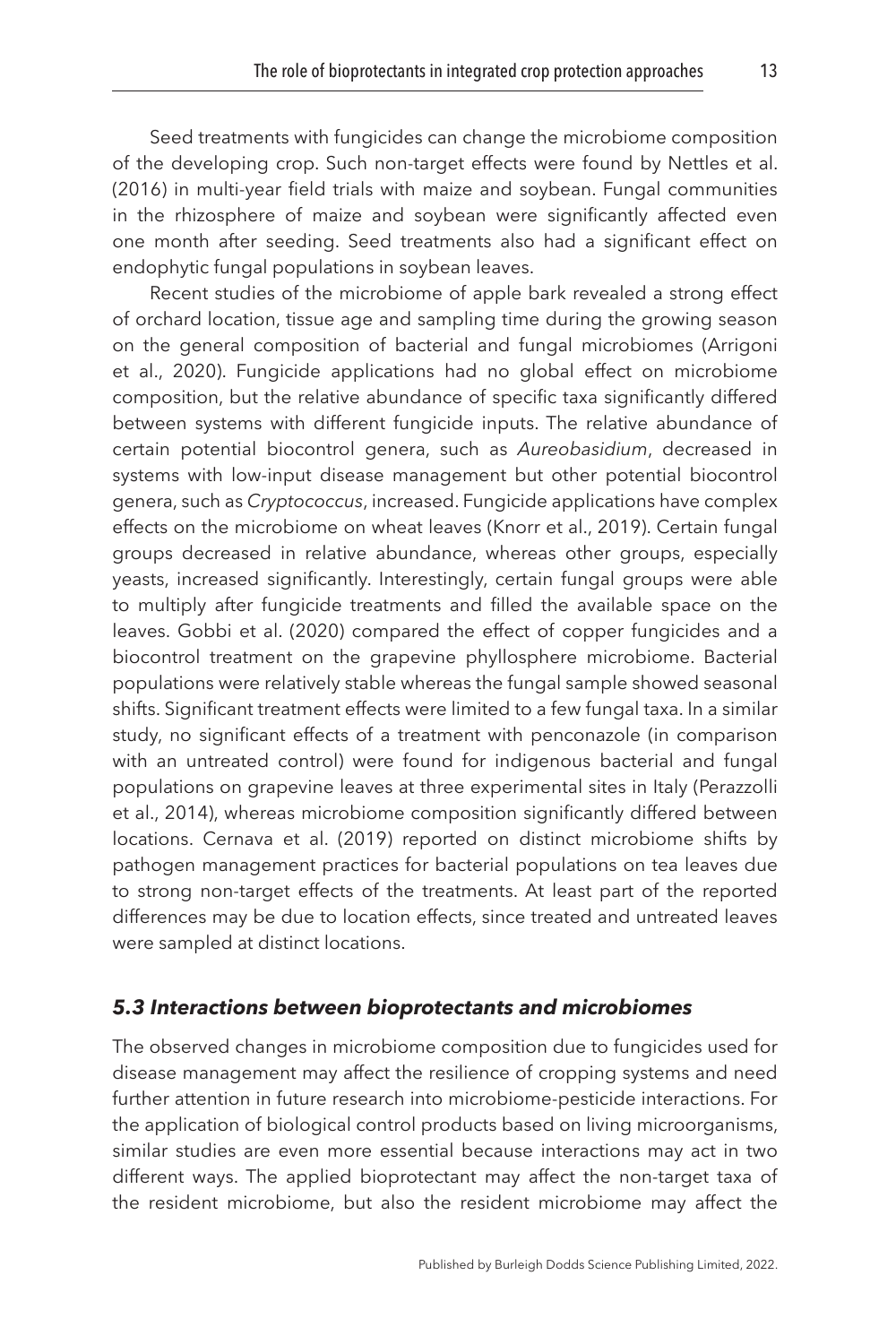establishment and effectiveness of the applied bioprotectant population. Studies of potential non-target effects of biocontrol agents are limited. Brimner and Boland [\(2003](#page-24-6)) state that released biocontrol agents have the potential to disrupt entire ecosystems because they can interfere with the native soil communities (e.g. mycorrhizal fungi) and thus may indirectly affect plant growth. Their review on investigations of interactions between mycorrhizal fungi and biocontrol isolates of *Trichoderma* spp. revealed no consistent effects of the biocontrol strains. In different studies, mycorrhizal fungi were inhibited, unaffected or stimulated in development by *Trichoderma* spp., and even antagonism of mycorrhizal fungi against *Trichoderma* spp. has been reported. Brimner and Boland ([2003\)](#page-24-6) also state that the host range of several hyperparasites of fungal pathogens used in biological control is not fully known and may be broader so that potentially non-target fungi may also be affected. [Deising et al. \(2017\)](#page-24-7) expect that applied biocontrol strains may alter resident microbial consortia and may trigger the production of microbial secondary metabolites by resident microbial consortia, causing an unpredictable risk of the use of biological control. However, wherever microbial communities interact, secondary metabolites produced in situ play a role in the communication between microbial populations, including communication with newly arriving biocontrol populations. Produced locally, at low concentrations and degraded within a short time, such secondary metabolites are present in the natural environment and no additional risk following applications of biocontrol strains is expected ([Koch et al., 2018;](#page-25-11) [Köhl et al., 2019\)](#page-26-8). Partial effects of introduced biocontrol strains on microbiome composition have been reported, but effects were short term and often negligible, such as in applications on grapevine leaves ([Perazzolli et al., 2014](#page-27-7)), strawberry leaves [\(Sylla et al., 2013](#page-28-9)) and lettuce rhizosphere [\(Scherwinski et al., 2008\)](#page-27-8).

Effects of the resident microbiome on microbial biocontrol agents are more obvious since the buffering capacity of microbial communities is a general phenomenon and a rich biodiversity decreases the susceptibility of ecosystems for invasion [\(Köhl et al., 2019;](#page-26-8) [Lugtenberg, 2018;](#page-26-9) [Tilman, 1999](#page-28-10)). This general ecological principle also explains the commonly observed decrease in introduced biocontrol populations ([Köhl et al., 2019\)](#page-26-8). The role of the resident microbiome can be demonstrated by a 'de-coupling' experiment. Disruption of the rhizosphere microbiome by the application of a broad-spectrum fungicide led to a better establishment of an introduced antagonistic *Bacillus amyloliquefaciens* isolate and resulted in stronger suppression against *Fusarium oxysporum* f. sp. c*ucumerinum* in the rhizosphere soil ([Qiu et al., 2014\)](#page-27-9). A similar principle is applied when antagonists are introduced following soil disinfection by steaming. Increasing the resilience of the resident microbiome in future robust cropping systems may therefore affect the establishment and effectiveness of the applied bioprotectant population. For example, the antagonist *Lysobacter*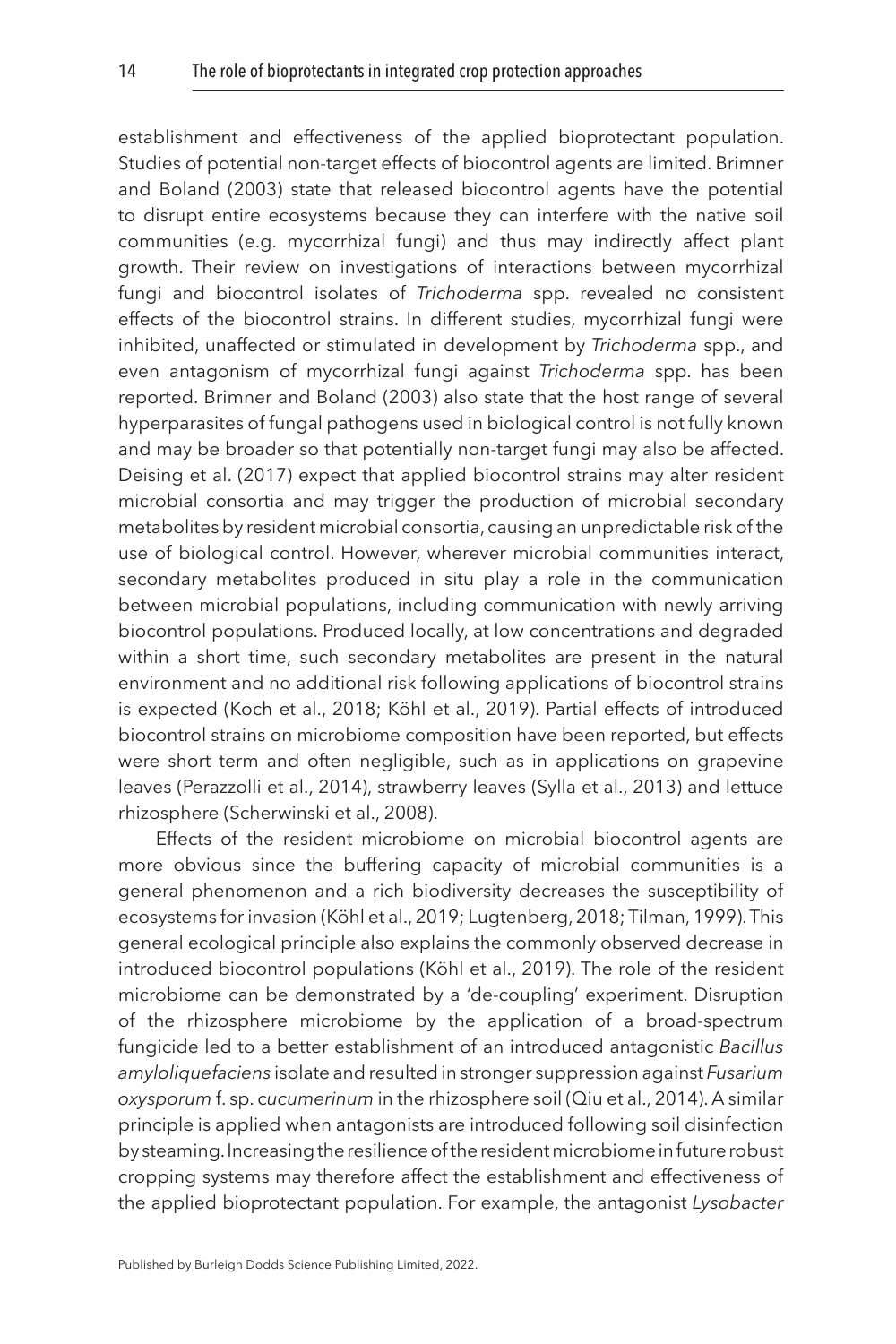*capsici* AZ78 did not establish in a vineyard with rich bacterial diversity with strong antagonistic properties [\(Perazzolli et al., 2014\)](#page-27-7). In this study, [Perazzolli](#page-27-7) [et al. \(2014\)](#page-27-7) compared the effect of the microbiome of grapevine leaves from three different vineyards on *Plasmopora viticola* by applying leaf washings on *P. viticola*-inoculated leaf discs. The foliar microbiome from one location had a strong effect on *P. viticola* in the leaf disc assay. Application of *L. capsici* AZ78 in this vineyard did not alter the microbiome structure. However, the leaf washings from another vineyard were not effective in the leaf disc assay against the pathogen. In this vineyard, application of *L. capsici* AZ78 increased the abundance of a bacterial group (Xanthomonadaceae) that includes *L. capsici.* These findings led to the hypothesis that indigenous microbiomes with high diversity and biocontrol properties as found on the first site are more resistant to exogenous microorganisms, including the pathogen *P. viticola* and the antagonist *L. capsici*. Biocontrol effects of introduced bioprotectants therefore

depend on the structure and functions of the resident microbiome. The role of the bioprotectants in this regard is changing from a general crop protection product to a product complementing resident microbiomes where needed.

#### *5.4 Shaping microbiomes*

Current microbiome research is aimed at understanding the structure and function of plant microbiomes and their role in plant health and biocontrol approaches ([Berg et al., 2020](#page-23-5)). Enhancing microbial diversity was identified as a new mode of action of bioprotectants (see elsewhere in this book). Insights into the functions of the microbiome in natural biological control will allow measures to enhance the resident microbiome in order to improve its biocontrol function, similar to the support of resident natural enemies of pests, such as by adapting the architecture of the landscape or strip crops. Reports on measures implemented to shape the resident microbiome towards enhanced disease suppression are still limited. A well-studied case is the increased soil suppressiveness against take-all disease in wheat monoculture [\(Weller et al., 2002](#page-28-11)). Recently, rare sugars have been tested to shape the microbiome of grapevine leaves ([Perazzolli et al., 2020\)](#page-27-10). Tagotose (TAG) application on grapevine leaves caused significant changes in microbiome composition, leading to a relative increase in potentially beneficial indigenous microorganisms. However, since amplicon sequencing revealed information on the genus level, the beneficial functions can only be hypothesized. The microbiome composition differed between the two vineyards. The hypothesized increase in beneficial microbial groups was found in one of the two vineyards, suggesting that the effect of TAG on disease development depends on the original composition of the sitespecific microbiome. The disease control effect of TAG applications under field conditions of downy mildew and, more pronounced, on powdery mildew may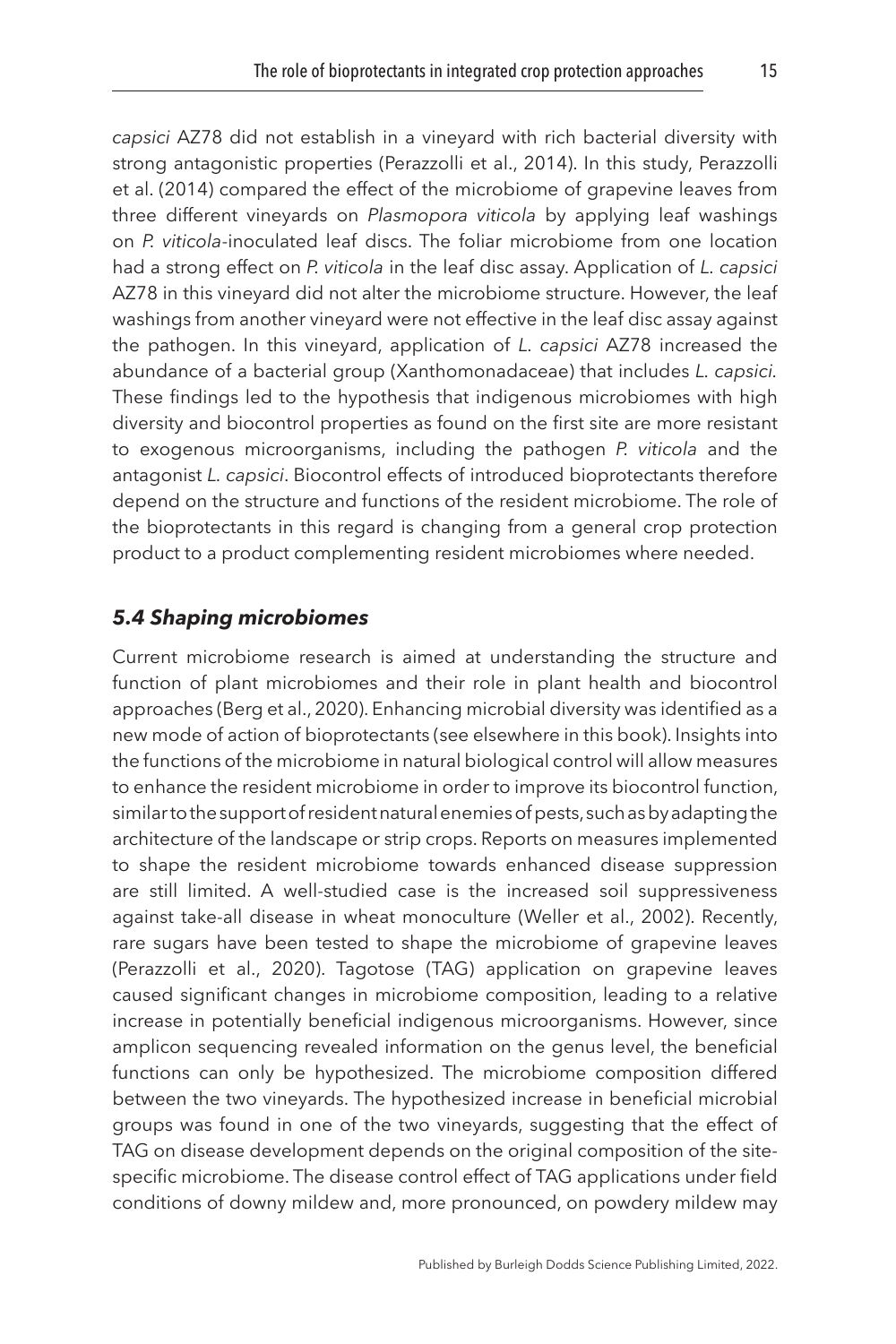be a combined effect of the direct control effect via the anti-nutritional effects of this rare sugar on specific taxa, including the pathogens, and the indirect effect by shaping the microbiome towards an increased relative abundance of (hypothesized) beneficial bacterial and fungal groups. Such an engineering of phyllosphere microbiomes has potential as a new biocontrol approach.

In future cropping systems with strong emphasis on the natural buffering capacity against plant diseases of resident microbiomes in the soil and on and in plants, the role of bioprotectants will change from general crop protection to specific support of and as a complement to resident microbiomes where needed. The high specificity of the bioprotectant against certain pathogens without non-target effects on the broader microbiome will be an important requirement. The interplay of the introduced bioprotectants with the resident microbiome will occur in two ways: complementing the disease suppressiveness of the system and shaping the microbiome towards increased and stable suppressiveness.

# <span id="page-16-0"></span>**[6 Case study: the role of bioprotectants in different](#page-1-6)  [apple scab control approaches](#page-1-6)**

# *6.1 Apple scab epidemiology and control*

Apple scab caused by *Venturia inaequalis* is the most prevalent apple disease worldwide. The pathogen affects leaves and fruits leading to losses in fruit yield and quality [\(MacHardy et al., 2001\)](#page-26-10). The multicyclic epidemic starts in spring with the release of ascospores from overwintering apple leaves on the orchard floor. This primary inoculum is present in the orchard during just a few weeks in spring and infects young, highly susceptible developing leaves and young fruits. In a second phase of the epidemic, *V. inaequalis* produces conidia on scabbed leaf tissue during the remaining growing season, which can infect leaves and fruits in multiple infection-sporulation cycles. Young leaves formed during summer are a driving force of the summer epidemic since they are highly susceptible.

Current scab management relies on multiple applications of fungicides, often guided by sophisticated DSS, combining forecasting risks of infection periods, susceptibility of apple tissues and fungicide coverage from earlier applications. Multiple applications of copper-based fungicides or other certified crop protection products are common in organic apple production.

Two strategies for biological control of apple scab have been explored. Antagonists have been selected to interfere with the surviving mycelium and production of fruiting bodies in fallen leaves during the winter season on the orchard floor. The objective of this biocontrol strategy is to reduce the number of ascospores released from pseudothecia in spring so that the primary infections of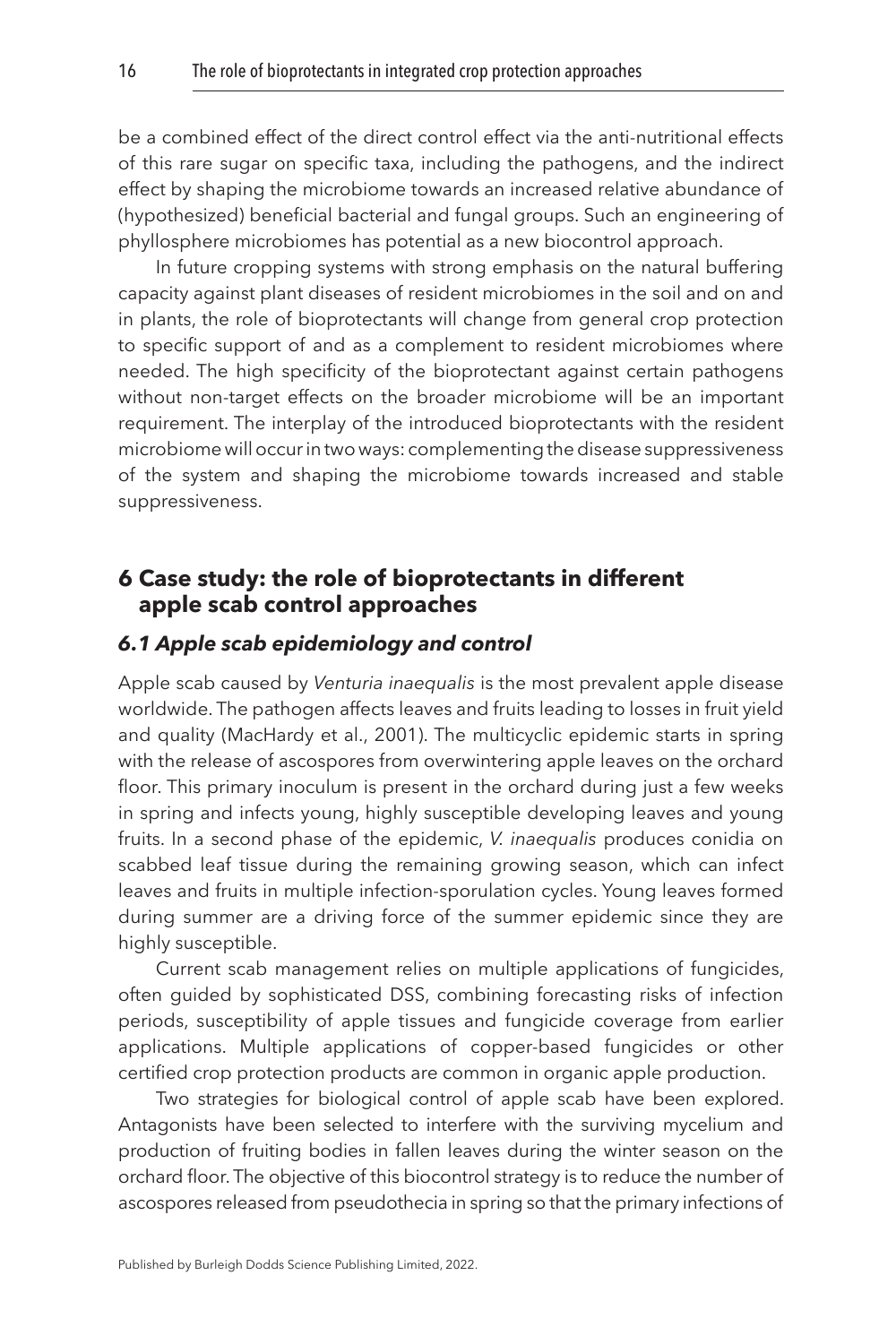developing leaves and fruits by ascospores are reduced. The antagonistic fungi *Athelia bombacina* ([Heye and Andrews, 1983](#page-25-12)) and *Microsphaeropsis* sp. ([Carisse](#page-24-8)  [et al., 2000\)](#page-24-8) have been selected for this purpose. [Carisse et al. \(2000\)](#page-24-8) showed that autumn applications of *Microsphaeropsis* sp. on the orchard floor reduced the number of ascospores produced by *V. inaequalis* by 70–80% so that the number of fungicide sprays needed for scab control during the growing season could be reduced. In the second biocontrol strategy, antagonists are applied during the growing season to the canopy to prevent initial infections by ascospores in spring or further spread of scab by conidia during the summer epidemic. Several screening programmes have been reported and resulted in a few candidates for biocontrol products, for example, *Chaetomium globosum* ([Boudreau and](#page-24-9)  [Andrews, 1987](#page-24-9)), *Pseudomonas syringae* [\(Burr et al., 1996\)](#page-24-10), epiphytic yeasts [\(Fiss](#page-25-13) [et al., 2000\)](#page-25-13) and *Cladosporium cladosporioides* [\(Köhl et al., 2009](#page-26-11), [2015\)](#page-26-5).

Apple fruits are produced in cropping systems with different integrated crop protection approaches ([Caffi et al., 2017](#page-24-11); [Holb et al., 2017\)](#page-25-14). Growers' choices depend on their economic and environmental concerns, their risk strategies concerning yield and quality losses and market prices for fruits produced under different systems [\(Pissonnier et al., 2016\)](#page-27-11). Conventional systems mainly rely on regular applications of synthetic fungicides, whilst IPM systems use DSS before fungicides are applied and often integrate further measures to reduce apple scab risks, such as sanitation and resistant varieties – if marketing of such varieties is feasible. A limited number of fungicide applications is advised in orchards with resistant varieties to prevent the development of *V. inaequalis* populations from breaking this resistance against the pathogen. Organic cropping systems rely on applications of fungicides certified for use in organic farming, such as copper compounds and sulphur, often in combination with resistant varieties ([Speiser et al., 2014\)](#page-27-12). Future resilient cropping systems may be developed that fully exploit the benefits of resident microbiomes in scab-resistant varieties. Options for careful microbiome modulation may also become available to protect the crop from damage by the pathogen [\(Perazzolli](#page-27-10) [et al., 2020](#page-27-10)). In such future apple cropping systems, interventions with crop protection products will be limited to exceptional periods of predicted high and unacceptable risks for yield and quality losses.

#### *6.2 Bioprotectants in conventional systems*

Bioprotectants with the potential to reduce ascospore production before the growing season and to control the progress of scab epidemics during the growing season could have different positioning in spray schedules in cropping systems with different crop protection approaches. In conventional approaches, regular fungicide applications are common, and often applied as calendar sprays, especially if applied by agricultural contractors ([Fig. 2a](#page-18-0)).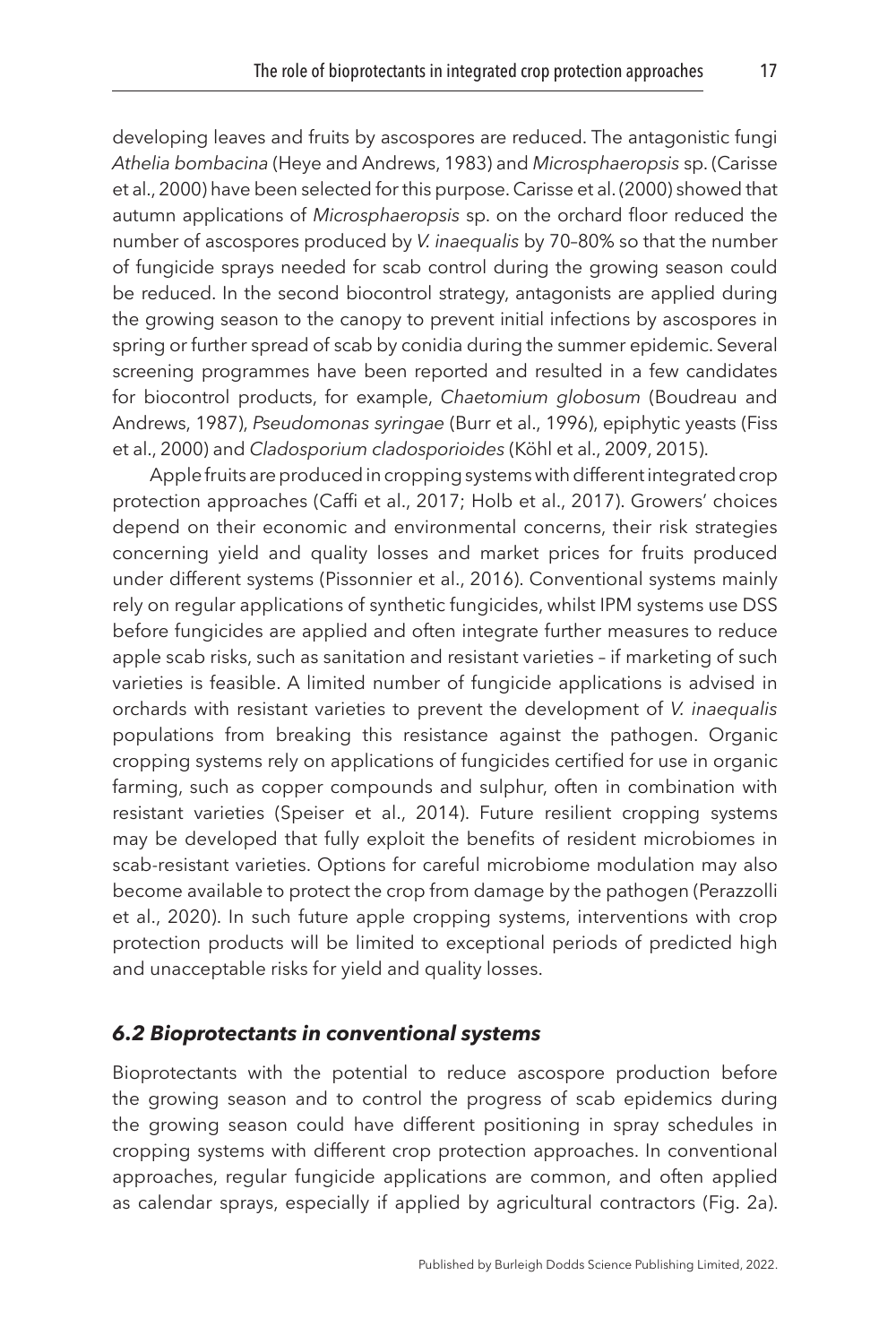<span id="page-18-0"></span>

| (a) Conventional system                          |                |              |               |    |              |              |   |              |      |  |  |
|--------------------------------------------------|----------------|--------------|---------------|----|--------------|--------------|---|--------------|------|--|--|
| <b>Fungicides</b>                                |                |              | I             | I  | I            | $\mathbf l$  | I | 1            |      |  |  |
| Fungicides                                       |                |              | $\mathbf{l}$  | 1  | $\mathbf{l}$ | $\mathbf{I}$ | 1 | $\mathsf{l}$ | I    |  |  |
| (b) IPM system                                   |                |              |               |    |              |              |   |              |      |  |  |
| <b>Fungicides</b>                                |                |              |               | П  |              | $\bf{l}$     | I |              | l II |  |  |
| <b>Fungicides</b><br><b>Bioprotectants</b>       |                |              |               | 11 |              |              |   |              | l II |  |  |
| (c) Advanced IPM system                          |                |              |               |    |              |              |   |              |      |  |  |
| <b>Fungicides</b>                                |                | I            |               | ı  |              |              |   | ı            | ı    |  |  |
| <b>Fungicides</b><br><b>Bioprotectants</b>       |                | $\mathbf{L}$ |               |    |              |              |   |              |      |  |  |
| (d) Organic system                               |                |              |               |    |              |              |   |              |      |  |  |
| <b>Certified</b><br>fungicides                   |                |              |               | П  |              |              |   |              | I II |  |  |
| <b>Cert. fungicides</b><br><b>Bioprotectants</b> |                |              |               |    |              |              |   |              | IJ   |  |  |
| (e) Resilient system                             |                |              |               |    |              |              |   |              |      |  |  |
| <b>Fungicides</b>                                | 11 I           |              |               |    |              |              |   |              | l II |  |  |
| <b>Bioprotectants</b>                            |                |              |               |    |              |              |   |              |      |  |  |
|                                                  | Primary season |              | Summer season |    |              |              |   |              |      |  |  |

Figure 2 Integration of bioprotectants for apple scab control in different cropping systems. Application of chemical fungicides indicated by black arrows and bioprotectants by green arrows. Preventative measures and bioprotectants targeting leaf litter during the winter season in advanced IPM systems and organic systems not shown. (a) conventional cropping system; (b) IPM system; (c) advanced IPM system; (d) organic cropping system; (e) resilient cropping system.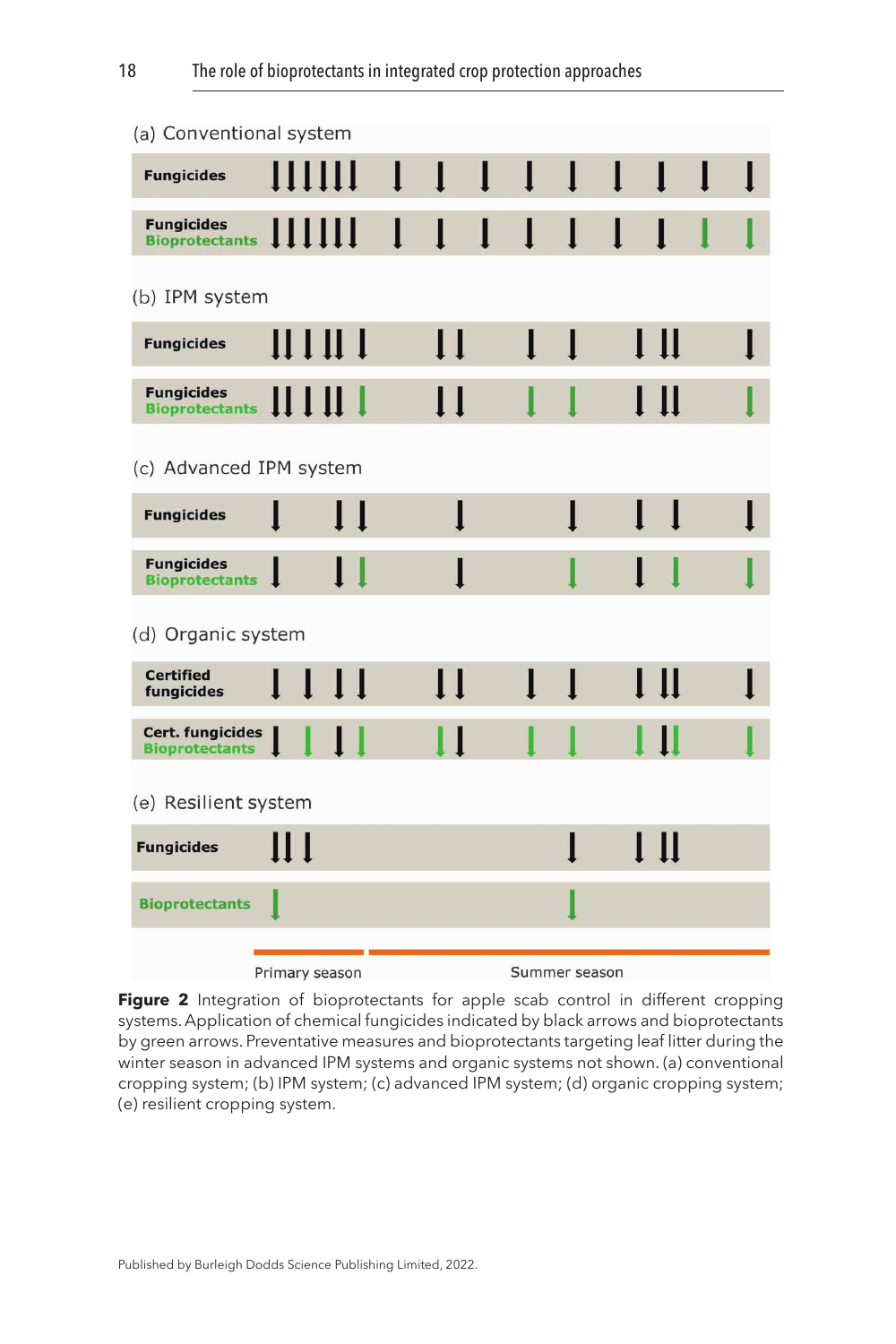Options for integration of biocontrol products into such crop protection approaches may be limited. Risks of selection of resistance against the key systemic fungicides within the pathogen populations may be counteracted by using different synthetic fungicides in alternation. The main reason to apply a biocontrol product is to limit the residue level on the marketed fruits below that accepted by distributors and retailers. In this situation, the biocontrol product will replace one or a few late season applications of fungicides against scab, if the biocontrol product can be integrated into spray schedules with applications of fungicides against various apple fruit rots usually applied late in the season.

#### *6.3 Bioprotectants in integrated pest management systems*

In IPM systems, fungicide applications for scab control are guided by DSS considering forecasted risks of potential infection periods and expected leaf coverage with fungicides applied during earlier treatments ([Fig. 2b](#page-18-0)). Calendar applications of fungicides are avoided. The choice of a specific fungicide depends on the infection risk level and the number of applications of certain fungicides if their application frequency is limited to prevent build-up of fungicide resistance in the pathogen population. In such a management strategy, a biocontrol product – with possibly lower or more variable efficacy compared to the most effective fungicides – can be integrated during the entire growing season. The biocontrol product can be applied before forecasted moderate or low infection risk periods instead of fungicides to reduce unwanted environmental side effects of the applied spray schedule and to avoid multiple applications of fungicides at risk of resistance development. Depending on the development of the scab epidemic and the weather conditions during the season, several fungicide applications can be replaced by the biocontrol product during the primary season and the summer epidemic. Since developing young leaves are the driving force of the summer epidemic, fungicides present on older leaves from earlier applications may not interfere with the efficacy of the applied antagonist on the young leaves, allowing a flexible integration into spray schedules with alternating chemical and biological control applications. At the end of the season, applications of the biocontrol product will be preferred to achieve low residue levels on the harvested fruits.

In more advanced IPM systems, the use of DSS is complemented by various preventative measures. To reduce the risk of primary infections in the following spring, sanitation measures such as the physical removal of fallen leaves on the orchard floor or the enhancement of their decomposition by shredding or urea application [\(Gomez et al., 2007](#page-25-15); [Sutton et al., 2000](#page-28-12)) can be complemented or replaced by treatments with antagonists such as *Microsphaeropsis* sp. selected for their competitive ability in necrotic leaf tissues [\(Carisse et al., 2000\)](#page-24-8). Another option is the use of scab-resistant varieties. In orchards planted with common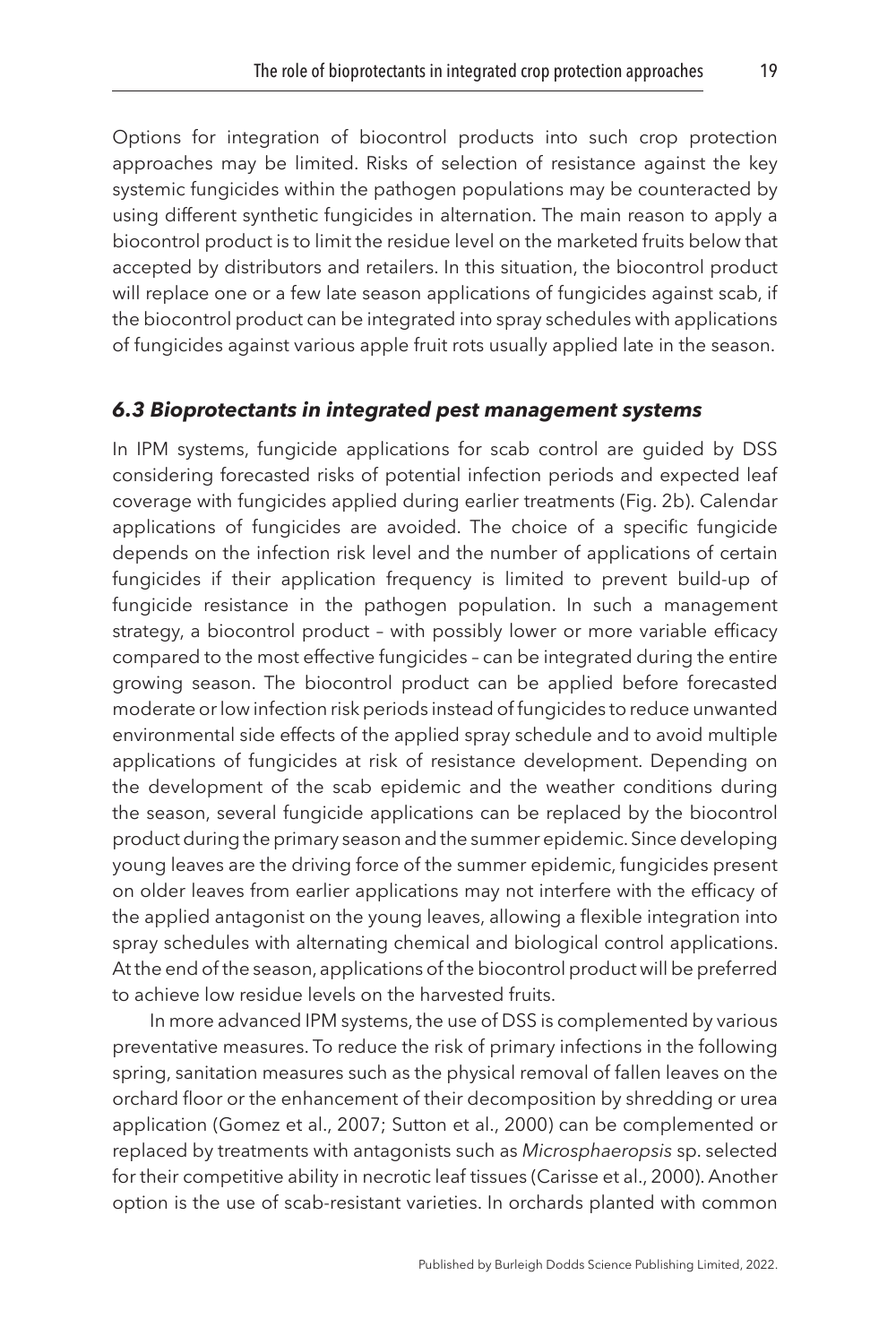resistant varieties, fungicide treatments applied several times during the growing season are recommended to prevent breaking of scab-resistance by local *V. inaequalis* populations [\(Jamar and Lateur, 2007\)](#page-25-16). Such fungicide treatments can potentially be replaced by applications of bioprotectants. If scab epidemics develop in such IPM systems, their management by fungicide treatment is guided by DSS. Since the disease pressure will generally be lower, more fungicide treatments can be replaced by biocontrol products compared to less advanced IPM systems or in conventional systems [\(Fig. 2c](#page-18-0)).

#### *6.4 Bioprotectants in organic systems*

In organic cropping systems, the decomposition of fallen leaves is favoured by the rich biodiversity in organically managed soils. The interplay of mesofauna and microbiome reduces in this way the overwintering potential of *V. inaequalis* in leaf litter. Physical sanitation measures that enhance leaf decomposition ([Gomez et al., 2007](#page-25-15); [Sutton et al., 2000\)](#page-28-12) or removal of fallen leaves by specially designed leaf vacuum machinery [\(Benduhn et al., 2014](#page-23-8)) further lower the ascospore load at the beginning of the growing season. Examples of future biological control options in leaf litter include yeast extracts of *Saccharomyces cerivisiae* ([Porsche et al., 2017\)](#page-27-13) or antagonists such as *Microsphaeropsis* sp. ([Carisse et al., 2000\)](#page-24-8). This combination of enhanced leaf decomposition with a rich biodiversity and additional measures generally results in lower scab pressure at the beginning of the growing season compared to conventional or IPM cropping systems. During the growing season, mainly copper fungicides are applied, guided by DSS [\(Fig. 2d](#page-18-0)). Copper spray schedules are complemented by applications of other fungicides accepted in organic farming such as wettable sulphur, lime sulphur and potassium bicarbonates [\(Jamar and Lateur,](#page-25-16)  [2007\)](#page-25-16). Use of copper fungicides is limited due to environmental considerations, increasingly restricting the amounts applied per hectare and season due to governmental regulations, phytotoxicity and russeting caused in certain developmental stages of apple fruits. Biocontrol products as alternatives can be positioned in the primary season to complement and increasingly replace copper fungicides. Furthermore, pathogen-specific biological control products can replace a substantial number of other organic fungicides, often with broadspectrum activities, scheduled in the summer season. In this way, the buffering capacity of an undisturbed microbiome on leaves and fruits may reduce scab severities and support the effects of specific biocontrol products.

#### *6.5 Bioprotectants in resilient cropping systems*

Future – still partly hypothetical – highly resilient cropping systems combining resistant cultivars with the full employment of microbiota in soil and in and on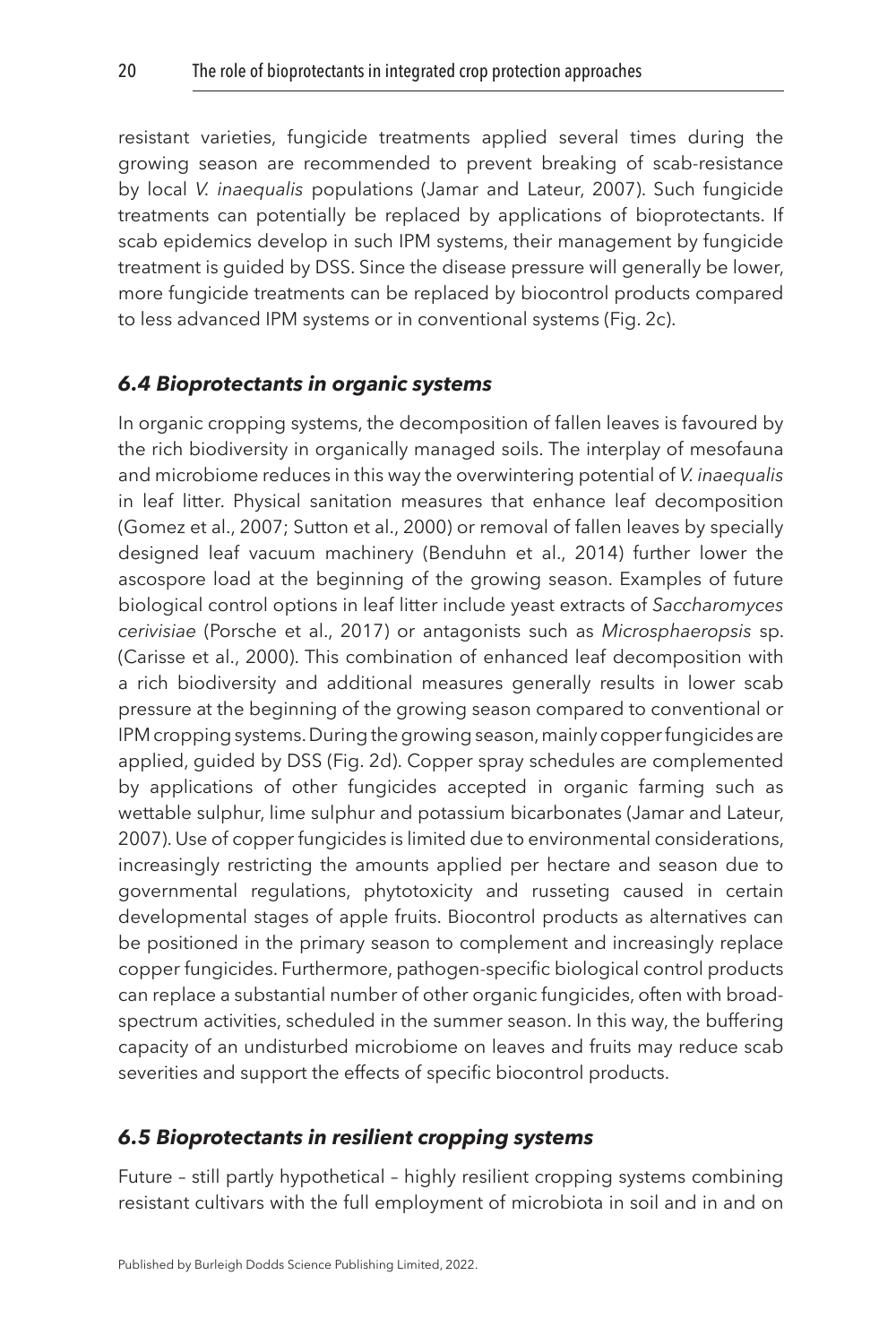plants will be less susceptible to apple scab. Interference with crop protection measures will only be needed during forecasted periods of high infection risks, combining favourable weather conditions with high inoculum pressure in the orchard ([Fig. 2e\)](#page-18-0). In this situation, applications of broad-spectrum fungicides, as currently used in conventional and organic apple cropping systems, may have unwanted side effects on key species of the resident microbiota and may be detrimental because they may disturb the resilience of the system. If such disturbed systems do not recover before new infection periods occur, subsequent fungicide applications are needed even during periods of lower infection risks. Disturbance may continue and even progress during a longer period – sometimes even the entire growing season – due to an iatrogenic mechanism. Selective biological control products with no or limited effects on resident microbiota will have a clear advantage. Since the resilience of the systems will not be affected by the product, single sprays during periods with high infection risks will be sufficient to support the resident microbiota. The remaining resilience of the system will sufficiently suppress further scab development during low and moderate risk periods, whereas additional subsequent treatments with the biological control product are only needed again during further high-risk periods. In this way, just a few crop protection measures will be needed during a season, and scab management will mainly rely on the functions of undisturbed resident microbiota.

# <span id="page-21-0"></span>**[7 Conclusions and future trends in research](#page-1-7)**

Bioprotectants have the potential to replace chemical fungicides in all agricultural cropping systems and crop protection approaches. The development of new bioprotectants in combination with more restricted use of chemical crop protection (due to environmental considerations and a lack of available new lead products) will result in bioprotectants having a stronger market position in the future.

Bioprotectants fulfil particular roles in current and future crop protection approaches, primarily reducing pesticide residues in harvested products in conventional systems, being the first and preferred control option in IPM systems and organic farming, and complementing resident microbiomes in future resilient cropping systems.

Various barriers to adoption have been identified that will slow down the broad exploitation of bioprotectants, such as a lack of biocontrol solutions for multiple diseases in crops, high registration costs, exclusion of external costs of crop protection products, a highly competitive marketplace, risk-averse customers, complex selling channels, insufficient information and training for farmers and insufficient consideration of socioeconomic factors ([Marrone,](#page-26-12) [2009;](#page-26-12) [Barzman et al., 2015;](#page-23-1) [Lamichhane et al., 2017](#page-26-13); [Baker et al., 2020](#page-23-2); [Zaki](#page-28-13)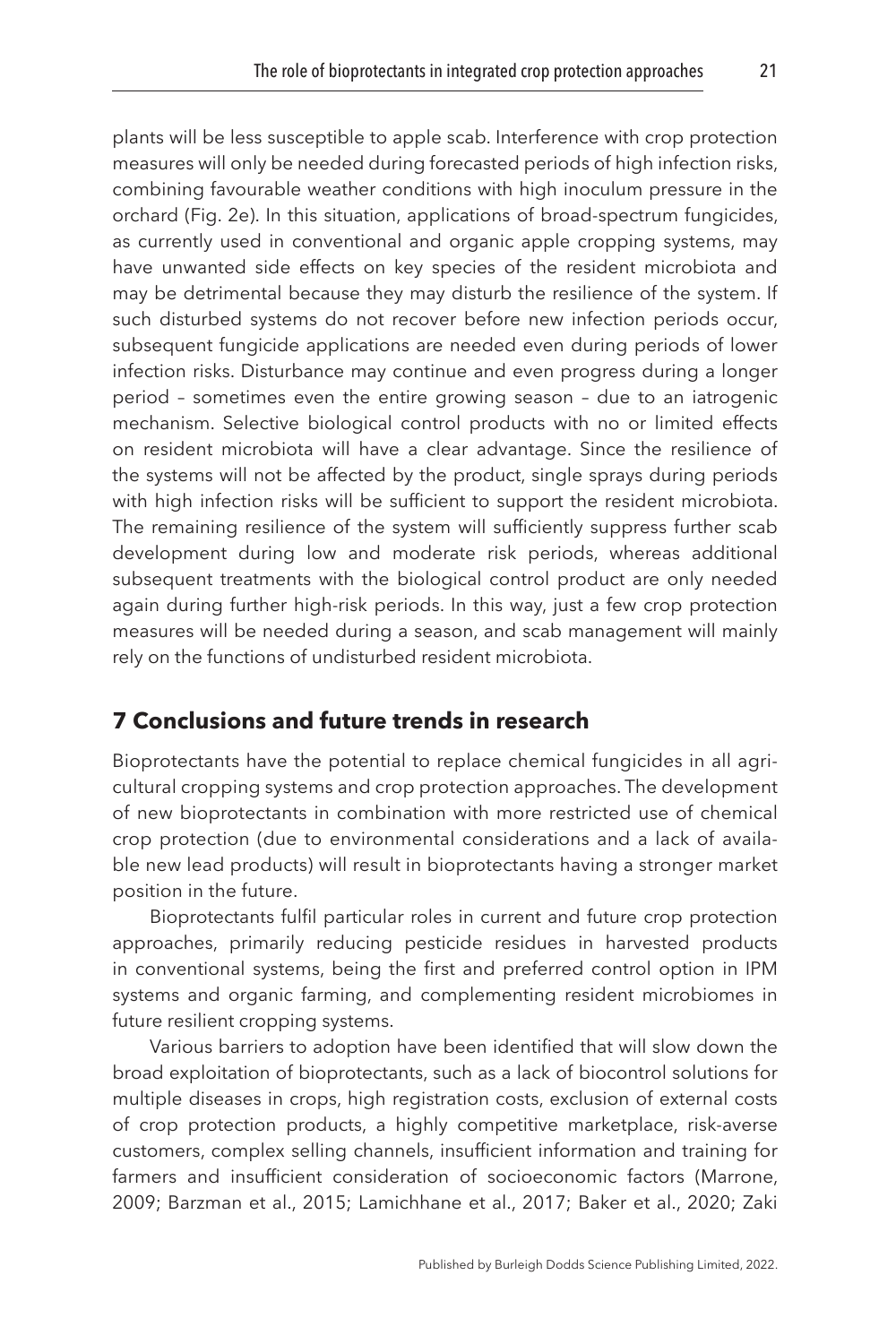[et al., 2020](#page-28-13)). The importance of such barriers obviously also differs for the different crop protection approaches and the related roles of bioprotectants in such approaches. The main drivers encouraging the use of bioprotectants at present are the economic advantages of the individual biocontrol product over conventional products. For envisaged future crop protection approaches, relying heavily on the resilience of the cropping system against plant diseases, new drivers for using bioprotectants will evolve. A main driver will be the selectivity of bioprotectants for use against specific problematic pathogens without non-target effects and their potential to shape resident microbiomes in their functions. There will be substantial need for such bioprotectants to safeguard the transition from current cropping systems towards resilient cropping systems without unwanted interference within the core microbiome. In this situation, incentives for development and use of bioprotectants need to change from market-driven economic incentives to a more holistic view of the true costs and benefits, including currently externalized costs for the use of different external inputs in agriculture.

# <span id="page-22-0"></span>**[8 Where to look for further information](#page-1-8)**

Three international journals specifically focusing on biological control (*BioControl, Biocontrol Science and Technology, Biological Control*) publish results of scientific research on biological control of pest and plant pathogens with an increasing portion of articles on plant pathogens. However, a significant number of scientific papers on biological control of plant pathogens is published in a broad range of scientific journals on plant pathology, microbial ecology and soil microbiology, and in crop-specific journals and journals on post-harvest technologies.

The International Organisation for Biological and Integrated Control (IOBC) [\(www.iobc-global.org\)](http://(www.iobc-global.org)) plays an important role in the communication of scientific results on biological control and their integrated use in cropping systems. The IOBC is organized globally with different regional sections. Within the West Palaearctic Regional Section of IOBC (IOBC-WPRS) [\(www.](http://(www.iobc-wprs.org)) [iobc-wprs.org\)](http://(www.iobc-wprs.org)) several working groups deal with the biological control of plant pathogens, such as WG 'Biological and integrated control of plant pathogens', WG 'Induced resistance in plants against insects and diseases', WG 'Integrated protection of fruit crops' with subgroups on 'Pome fruit diseases', 'Stone fruits' and 'Soft fruits', and WG 'Integrated protection in viticulture' with the subgroup 'Fungal, bacterial and physiological diseases'.

The working groups meet on a regular basis, usually bi-yearly, with international participation of non-members as well. Contributions to the workshops are published in the *IOBC-WPRS Bulletin*. These bulletins publish scientific reports on ongoing research and technical papers related to the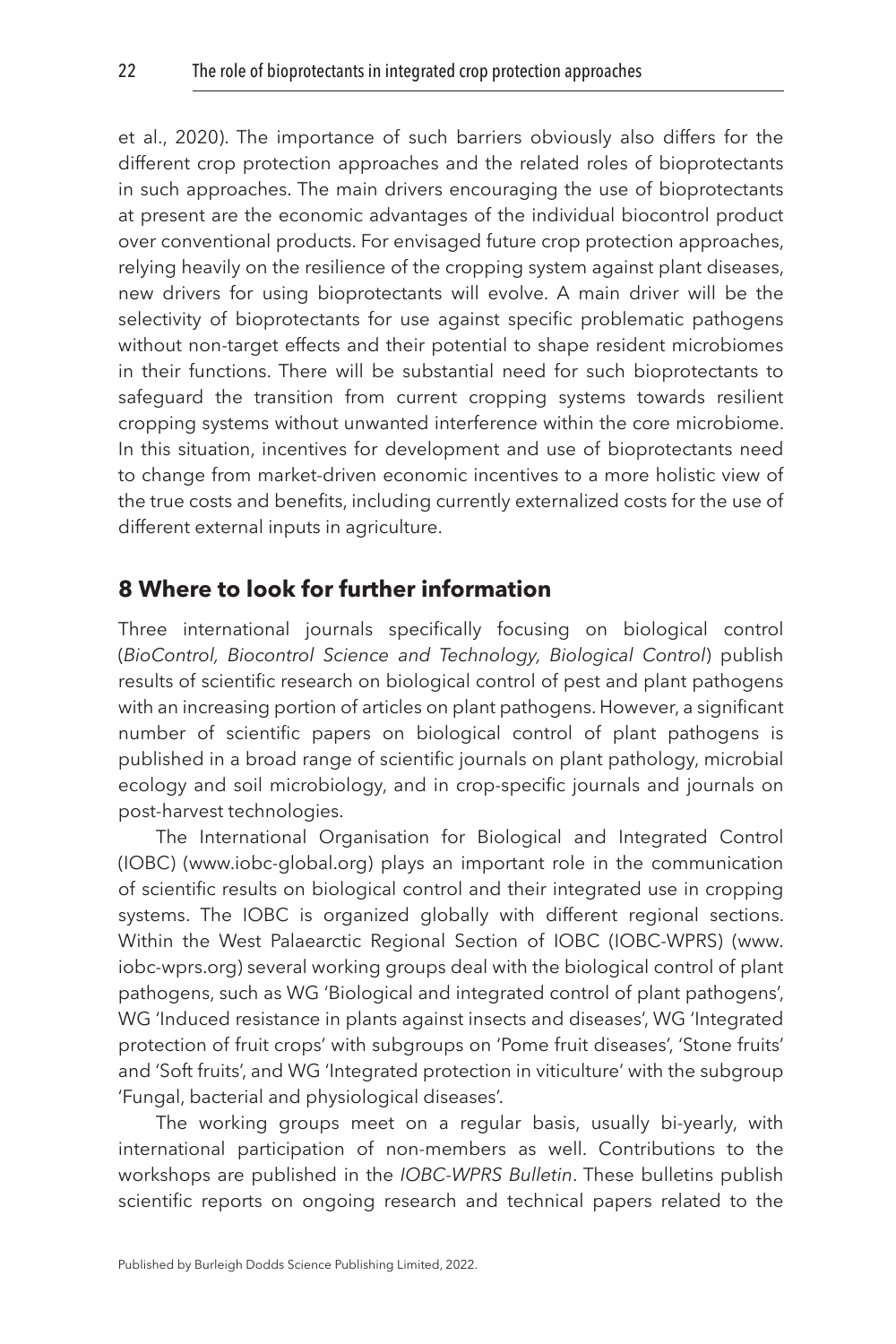practical use of biological control in cropping systems. IOBC-WPRS also publishes on the frameworks for integrated production and general technical guidelines and crop specific guidelines for the implementation of integrated production and IPM.

The website of the International Biocontrol Manufacturers Association (IBMA; [www.ibma-global.org\)](http://www.ibma-global.org)) informs about commercial development, registration and marketing of biocontrol products. The IBMA organizes annually a global biocontrol industry meeting to network, discover and unveil new products, market opportunities and research areas and inform policy makers and regulators of the specific needs of the biocontrol industry. The website [\(www.abim.ch\)](http://(www.abim.ch)) includes an informative archive of presentations held during the meetings since 2006.

# <span id="page-23-0"></span>**[9 References](#page-1-9)**

- <span id="page-23-7"></span>Arrigoni, E., Albanese, D., Longa, C. M. O., Angeli, D., Donati, C., Ioriatti, C., Pertot, I. and Perazzolli, M. (2020). Tissue age, orchard location and disease management influence the composition of fungal and bacterial communities present on the bark of apple trees, *Environ. Microbiol.* 22(6), 2080–2093.
- <span id="page-23-2"></span>Baker, B. P., Green, T. A. and Loker, A. J. (2020). Biological control and integrated pest management in organic and conventional systems, *Biol. Control* 140, 104095.
- <span id="page-23-4"></span>Bakker, P. A. H. M., Berendsen, R. L., Van Pelt, J. A., Vismans, G., Yu, K., Li, E., Van Bentum, S., Poppeliers, S. W. M., Sanchez Gil, J. J., Zhang, H., Goossens, P., Stringlis, I. A., Song, Y., de Jonge, R. and Pieterse, C. M. J. (2020). The soil-borne identity and microbiomeassisted agriculture: looking back to the future, *Mol. Plant* 13(10), 1394–1401.
- <span id="page-23-1"></span>Barzman, M., Bàrberi, P., Birch, A. N. E., Boonekamp, P., Dachbrodt-Saaydeh, S., Graf, B., Hommel, B., Jensen, J. E., Kiss, J., Kudsk, P., Lamichhane, J. R., Messéan, A., Moonen, A.-C., Ratnadass, A., Ricci, P., Sarah, J.-L. and Sattin, M. (2015). Eight principles of integrated pest management, *Agron. Sustain. Dev.* 35(4), 1199–1215. DOI: [10.1007/](http://dx.doi.org/10.1007/s13593-015-0327-9) [s13593-015-0327-9.](http://dx.doi.org/10.1007/s13593-015-0327-9)
- <span id="page-23-3"></span>Beillouin, D., Ben-Ari, T. and Makowski, D. (2019). Evidence map of crop diversification strategies at the global scale, *Environ. Res. Lett.* 14(12), 123001.
- <span id="page-23-8"></span>Benduhn, B., Zimmer, J. and Buchleither, S. (2014). Effect of mechanically removing of leaf litter on apple scab (Venturia inaequalis) infestation in organic apple production. In: Foerdergemeinschaft Oekologischer Obstbau e.V. (Ed), Eco-Fruit: Proc. 17th Int. Conf. Organic Fruit Growing, Hohenheim, Germany, pp. 40–44.
- <span id="page-23-6"></span>Berg, G., Köberl, M., Rybakova, D., Müller, H., Grosch, R. and Smalla, K. (2017). Plant microbial diversity is suggested as the key to future biocontrol and health trends, *FEMS Microbiol. Ecol.* 93(5), fix050.
- <span id="page-23-5"></span>Berg, G., Rybakova, D., Fischer, D., Cernava, T., Vergès, M.-C. C., Charles, T., Chen, X., Cocolin, L., Eversole, K., Corral, G. H., Kazou, M., Kinkel, L., Lange, L., Lima, N., Loy, A., Macklin, J. A., Maguin, E., Mauchline, T., McClure, R., Mitter, B., Ryan, M., Sarand, I., Smidt, H., Schelkle, B., Roume, H., Kiran, G. S., Selvin, J., Souza, R. S. C. D., Van Overbeek, L., Singh, B. K., Wagner, M., Walsh, A., Sessitsch, A. and Schloter, M. (2020). Microbiome definition re-visited: old concepts and new challenges, *Microbiome* 8(1), 103.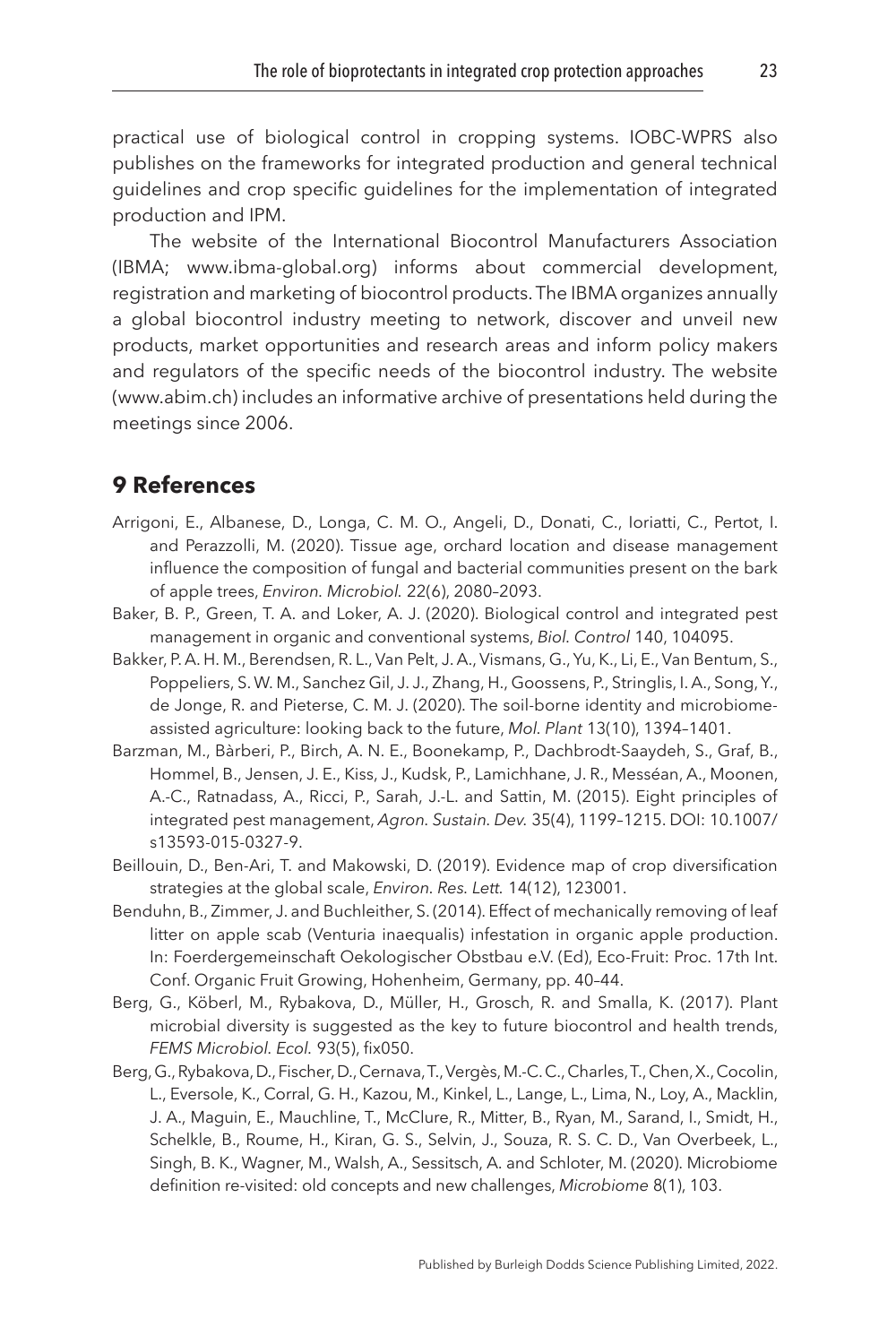- <span id="page-24-9"></span>Boudreau, M. A. and Andrews, J. H. (1987). Factors influencing antagonism of *Chaetomium globosum* to *Venturia inaequalis*: a case study in failed biocontrol, *Phytopathology* 77(10), 1470–1475.
- <span id="page-24-2"></span>Bourguet, D. and Guillemaud, T. (2016). The hidden and external costs of pesticide use. In: Lichtfouse, E. (Ed), *Sustainable Agriculture Reviews* (vol. 19), Springer, pp. 35–120.
- <span id="page-24-6"></span>Brimner, T. A. and Boland, G. J. (2003). A review of the non-target effects of fungi used to biologically control plant diseases, *Agric. Ecosyst. Environ.* 100(1), 3–16.
- <span id="page-24-10"></span>Burr, T. J., Matteson, M. C., Smith, C. A., Corral-Garcia, M. R. and Huang, T.-C. (1996). Effectiveness of bacteria and yeasts from apple orchards as biological control agents of apple scab, *Biol. Control* 6(2), 151–157.
- <span id="page-24-3"></span>Buurma, J. S., Lamine, C. and Haynes, I. (2012). Transition to consumer driven value chains in the Netherlands, *Acta Hortic.* (930), 69–75.
- <span id="page-24-11"></span>Caffi, T., Helsen, H. H. M., Rossi, V., Holb, I. J., Strassemeyer, J., Buurma, J. S., Capowiez, Y., Simon, S. and Alaphilippe, A. (2017). Multicriteria evaluation of innovative IPM systems in pome fruit in Europe, *Crop Prot.* 97, 101–108.
- <span id="page-24-8"></span>Carisse, O., Philion, V., Rolland, D. and Bernier, J. (2000). Effect of fall application of fungal antagonist on spring ascospore production of the apple scab pathogen, *Venturia inaequalis*, *Phytopathology* 90(1), 31–37.
- <span id="page-24-1"></span>CAST (Council for Agricultural Science and Technology). (2020). Agriculture and the Microbiome. Issue Paper 68, CAST: Ames, IA.
- <span id="page-24-5"></span>Cernava, T., Chen, X., Krug, L., Li, H., Yang, M. and Berg, G. (2019). The tea leaf microbiome shows specific responses to chemical pesticides and biocontrol applications, *Sci. Total Environ.* 667, 33–40.
- <span id="page-24-0"></span>Dainese, M., Martin, E. A., Aizen, M. A., Albrecht, M., Bartomeus, I., Bommarco, R., Carvalheiro, L. G., Chaplin-Kramer, R., Gagic, V., Garibaldi, L. A., Ghazoul, J., Grab, H., Jonsson, M., Karp, D. S., Kennedy, C. M., Kleijn, D., Kremen, C., Landis, D. A., Letourneau, D. K., Marini, L., Poveda, K., Rader, R., Smith, H. G., Tscharntke, T., Andersson, G. K. S., Badenhausser, I., Baensch, S., Bezerra, A. D. M., Bianchi, F. J. J. A., Boreux, V., Bretagnolle, V., Caballero-Lopez, B., Cavigliasso, P., Ćetković, A., Chacoff, N. P., Classen, A., Cusser, S., da Silva E Silva, F. D., de Groot, G. A., Dudenhöffer, J. H., Ekroos, J., Fijen, T., Franck, P., Freitas, B. M., Garratt, M. P. D., Gratton, C., Hipólito, J., Holzschuh, A., Hunt, L., Iverson, A. L., Jha, S., Keasar, T., Kim, T. N., Kishinevsky, M., Klatt, B. K., Klein, A. M., Krewenka, K. M., Krishnan, S., Larsen, A. E., Lavigne, C., Liere, H., Maas, B., Mallinger, R. E., Martinez Pachon, E., Martínez-Salinas, A., Meehan, T. D., Mitchell, M. G. E., Molina, G. A. R., Nesper, M., Nilsson, L., O'Rourke, M. E., Peters, M. K., Plećaš, M., Potts, S. G., Ramos, D. L., Rosenheim, J. A., Rundlöf, M., Rusch, A., Sáez, A., Scheper, J., Schleuning, M., Schmack, J. M., Sciligo, A. R., Seymour, C., Stanley, D. A., Stewart, R., Stout, J. C., Sutter, L., Takada, M. B., Taki, H., Tamburini, G., Tschumi, M., Viana, B. F., Westphal, C., Willcox, B. K., Wratten, S. D., Yoshioka, A., Zaragoza-Trello, C., Zhang, W., Zou, Y. and Steffan-Dewenter, I. (2019). A global synthesis reveals biodiversity-mediated benefits for crop production, *Sci. Adv.* 5(10), art. no. eaax0121.
- <span id="page-24-7"></span>Deising, H. B., Gase, I. and Kubo, Y. (2017). The unpredictable risk imposed by microbial secondary metabolites: how safe is biological control of plant diseases?, *J. Plant Dis. Prot.* 124(5), 413–419.
- <span id="page-24-4"></span>Ditzler, L., van Apeldoorn, D. Fv, Schulte, R. P. O., Tittonell, P. and Rossing, W. A. H. (2021). Redefining the field to mobilize three-dimensional diversity and ecosystem services on the arable farm, *Eur. J. Agron.* 122, 126197.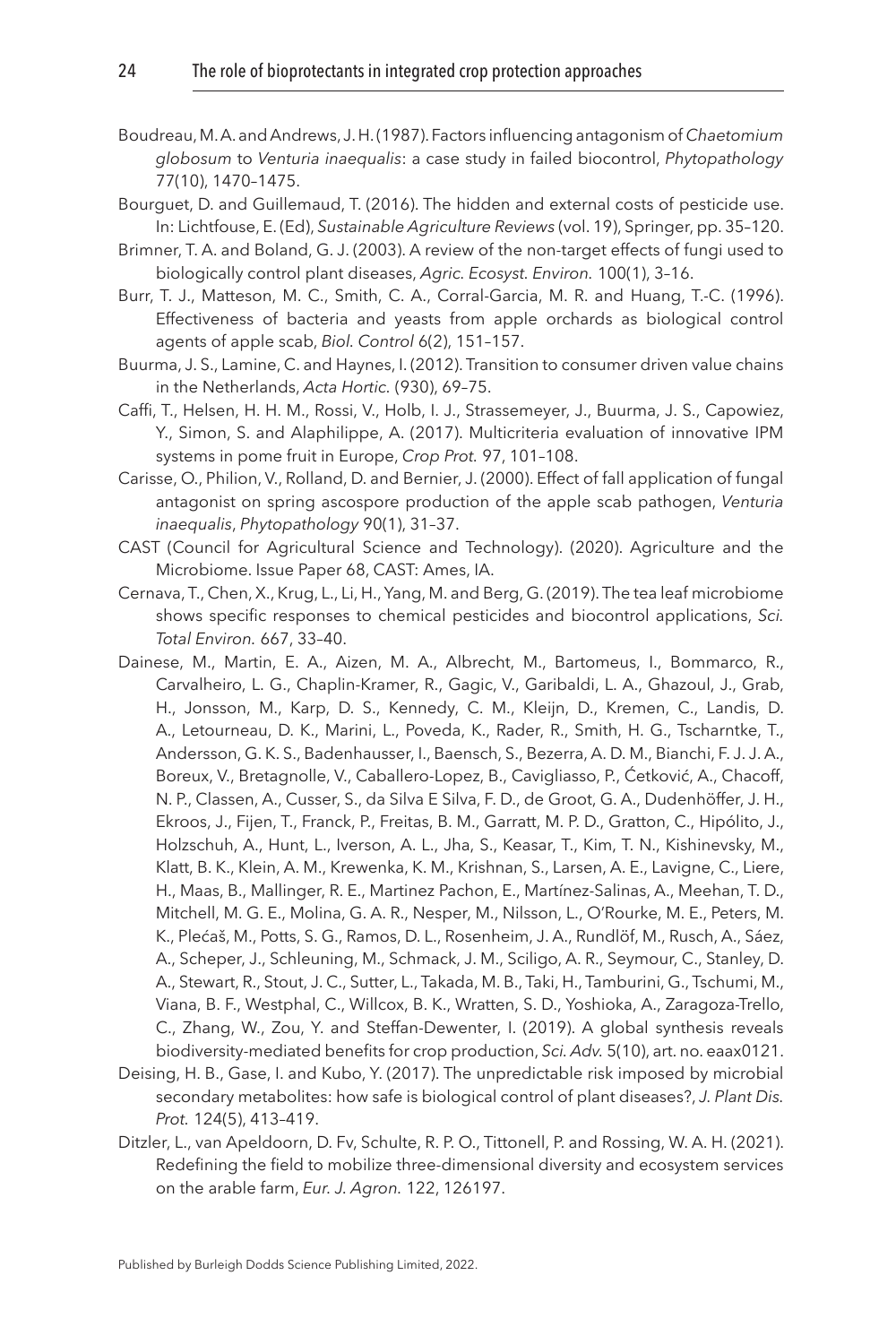- <span id="page-25-4"></span>Eilenberg, J., Hajek, A. and Lomer, C. (2001). Suggestions for unifying the terminology in biological control, *BioControl* 46(4), 387–400.
- <span id="page-25-6"></span>European Commission. (2007). Council Regulation (EC) No 834/2007 of 28 June 2007 on organic production and labelling of organic products and repealing Regulation (EEC) No 2092/91. Off. J. Eur. Union L189, 1–23.
- <span id="page-25-7"></span>European Commission. (2008). Commission regulation (EC) No 889/2008 of 5 September 2008, laying down detailed rules for the implementation of Council Regulation (EC) No 834/2007 on organic production and labelling of organic products with regard to organic production, labelling and control. Off. J. Eur. Commun. L 250/1, 1–84.
- <span id="page-25-0"></span>European Parliament. (2009). Directive 2009/128/EC of the European Parliament and of the council of 21 October 2009 establishing a framework for community action to achieve the sustainable use of pesticides, *Off. J. Eur. Union* 309, 71–86.
- <span id="page-25-13"></span>Fiss, M., Kucheryava, N., Schönherr, J., Kollar, A., Arnold, G. and Auling, G. (2000). Isolation and characterization of epiphytic fungi from the phyllosphere of apple as potential biocontrol agents against apple scab (*Venturia inaequalis*), *Z. Pflanzenkr. Pflanzenschutz J. Plant Dis. Prot.* 107(1), 1–11.
- <span id="page-25-9"></span>Fokkema, N. J., van de Laar, J. A. J., Nelis-Blomberg, A. L. and Schippers, B. (1975). The buffering capacity of the natural mycoflora of rye leaves to infection by *Cochliobolus sativus*, and its susceptibility to benomyl, *Nether. J. Plant Pathol.* 81(5), 176–186.
- <span id="page-25-5"></span>Gerlagh, M., Goossen-Van De Geijn, H. M., Fokkema, N. J. and Vereijken, P. F. G. (1999). Long-term biosanitation by application of *Coniothyrium minitans* on *Sclerotinia sclerotiorum*-infected crops, *Phytopathology* 89(2), 141–147.
- <span id="page-25-8"></span>Gobbi, A., Kyrkou, I., Filippi, E., Ellegaard-Jensen, L. and Hansen, L. H. (2020). Seasonal epiphytic microbial dynamics on grapevine leaves under biocontrol and copper fungicide treatments, *Sci. Rep.* 10(1), art. no. 681.
- <span id="page-25-15"></span>Gomez, C., Brun, L., Chauffour, D. and de Le Vallee, D. D. L. (2007). Effect of leaf litter management on scab development in an organic apple orchard, *Agri. Ecosyst. Environ.* 118(1–4), 249–255.
- <span id="page-25-3"></span>Heimpel, G. E. and Mills, N. (2017). *Biological Control—Ecology and Applications*, Cambridge University Press: Cambridge.
- <span id="page-25-12"></span>Heye, C. C. and Andrews, J. H. (1983). Antagonism of *Athelia bombacina* and *Chaetomium globosum* to the apple scab pathogen, *Venturia inaequalis*, *Phytopathology* 73(5), 650–654.
- <span id="page-25-14"></span>Holb, I. J., Abonyi, F., Buurma, J. and Heijne, B. (2017). On-farm and on-station evaluations of three orchard management approaches against apple scab and apple powdery mildew, *Crop Prot.* 97, 109–118.
- <span id="page-25-16"></span>Jamar, L. and Lateur, M. (2007). Strategies to reduce copper use in organic apple production, *Acta Hortic.* 737(737), 113–120.
- <span id="page-25-1"></span>Kerdraon, L., Laval, V. and Suffert, F. (2019). Microbiomes and pathogen survival in crop residues, an ecotone between plant and soil, *Phytobiomes J.* 3(4), 246–255.
- <span id="page-25-10"></span>Knorr, K., Jørgensen, L. N. and Nicolaisen, M. (2019). Fungicides have complex effects on the wheat phyllosphere mycobiome, *PLoS ONE* 14(3), art. no. e0213176.
- <span id="page-25-11"></span>Koch, E., Becker, J. O., Berg, G., Hauschild, R., Jehle, J., Köhl, J. and Smalla, K. (2018). Biocontrol of plant diseases is not an unsafe technology!, *J. Plant Dis. Prot.* 125(2), 121–125.
- <span id="page-25-2"></span>Köhl, J., Haas, B. H., Kastelein, P., Burgers, S. L. G. E. and Waalwijk, C. (2007). Population dynamics of *Fusarium* spp. and *Microdochium nivale* in crops and crop residues of winter wheat, *Phytopathology* 97(8), 971–978.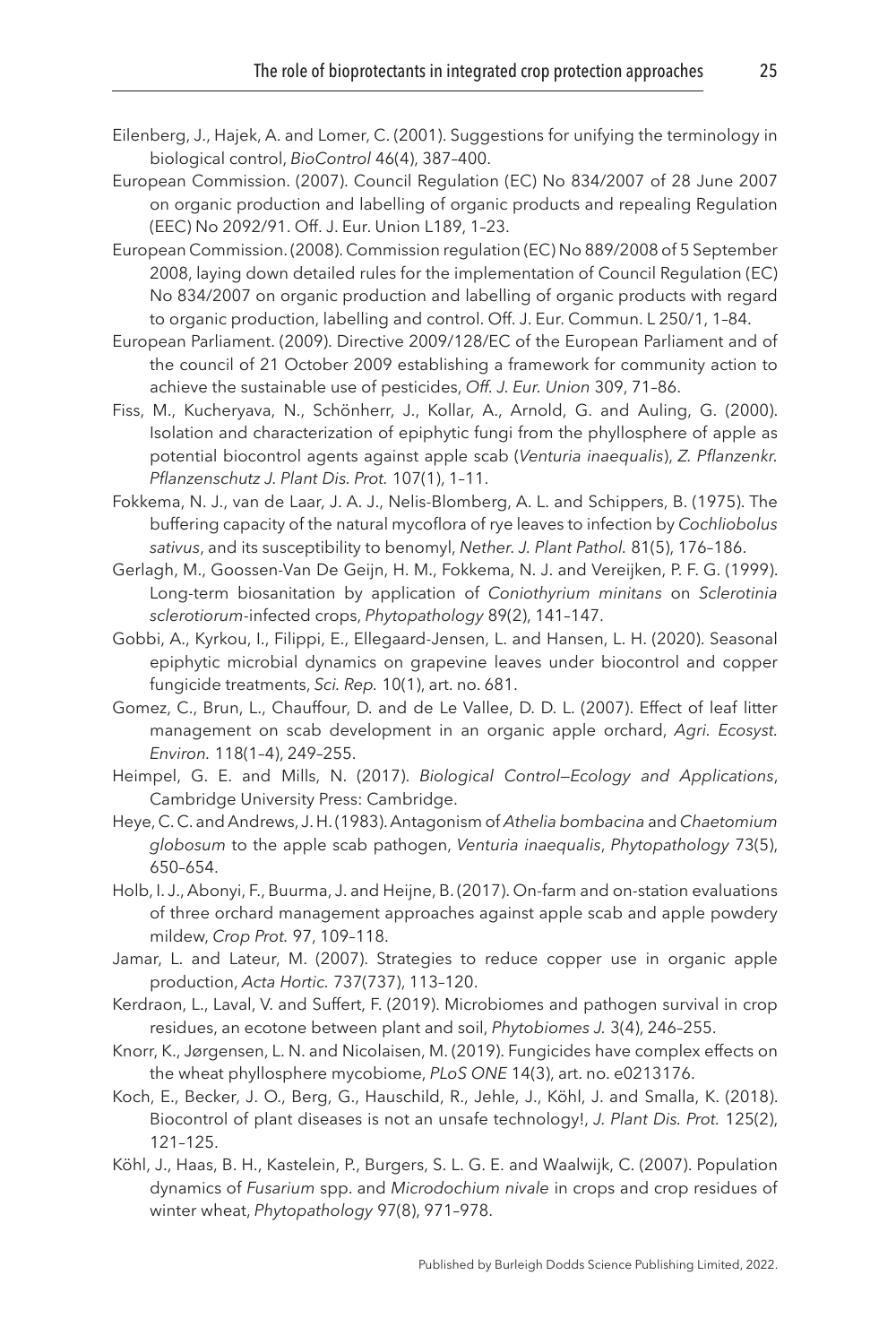- <span id="page-26-8"></span>Köhl, J., Kolnaar, R. and Ravensberg, W. J. (2019). Mode of action of microbial biological control agents against plant diseases: relevance beyond efficacy, *Front. Plant Sci.* 10, 845.
- <span id="page-26-11"></span>Köhl, J. J., Molhoek, W. W. M. L., Groenenboom-de Haas, B. B. H. and Goossen-van de Geijn, H. H. M. (2009). Selection and orchard testing of antagonists suppressing conidia production of the apple scab pathogen *Venturia inaequalis*, *Eur. J. Plant Pathol.* 123(4), 401–414.
- <span id="page-26-5"></span>Köhl, J., Scheer, C., Holb, I. J., Masny, S. and Molhoek, W. M. L. (2015). Towards an integrated use of biological control by *Cladosporium cladosporioides* H39 in apple scab (*Venturia inaequalis*) management, *Plant Dis.* 99(4), 535–543.
- <span id="page-26-6"></span>Lamichhane, J. R., Barzman, M., Booij, K., Boonekamp, P., Desneux, N., Huber, L., Kudsk, P., Langrell, S. R. H., Ratnadass, A., Ricci, P., Sarah, J. L. and Messéan, A. (2015). Robust cropping systems to tackle pests under climate change: a review, *Agron. Sustain. Dev.* 35(2), 443–459.
- <span id="page-26-13"></span>Lamichhane, J. R., Bischoff-Schaefer, M., Bluemel, S., Dachbrodt-Saaydeh, S., Dreux, L., Jansen, J. P., Kiss, J., Köhl, J., Kudsk, P., Malausa, T., Messéan, A., Nicot, P. C., Ricci, P., Thibierge, J. and Villeneuve, F. (2017). Identifying obstacles and ranking common biological control research priorities for Europe to manage most economically important pests in arable, vegetable and perennial crops, *Pest Manag. Sci.* 73(1), 14–21.
- <span id="page-26-4"></span>Lamichhane, J. R., Osdaghi, E., Behlau, F., Köhl, J., Jeffrey, B., Jones, J. B. and Aubertot, J.-N. (2018). Thirteen decades of anti-microbial copper compounds applied in agriculture: a review, *Agron. Sustain. Dev.* 38(3), 38–28.
- <span id="page-26-9"></span>Lugtenberg, B. (2018). Putting concerns for caution into perspective: microbial plant protection products are safe to use in agriculture, *J. Plant Dis. Prot.* 125(2), 127–129.
- <span id="page-26-10"></span>MacHardy, W. E., Gadoury, D. M. and Gessler, C. (2001). Parasitic and biological fitness of *Venturia inaequalis*: relationship to disease management strategies, *Plant Dis.* 85(10), 1036–1051.
- <span id="page-26-12"></span>Marrone, P. G. (2009). Barriers to adoption of biological control agents and biological pesticides. In: Radcliffe, E. B., Hutchison, W. D. and Cancelado, R. E. (Eds), *Integrated Pest Management*, Cambridge University Press, pp 163–178.
- <span id="page-26-2"></span>Meissle, M., Romeis, J. and Bigler, F. (2011). Bt maize and integrated pest management – a European perspective, *Pest Manag. Sci.* 67(9), 1049–1058.
- <span id="page-26-0"></span>Muller, A., Schader, C., El-Hage Scialabba, N., Brüggemann, J., Isensee, A., Erb, K. H., Smith, P., Klocke, P., Leiber, F., Stolze, M. and Niggli, U. (2017). Strategies for feeding the world more sustainably with organic agriculture, *Nat. Commun.* 8(1), 1290. DOI: [10.1038/s41467-017-01410-w.](http://dx.doi.org/10.1038/s41467-017-01410-w)
- <span id="page-26-7"></span>Nettles, R., Watkins, J., Ricks, K., Boyer, M., Licht, M., Atwood, L. W., Peoples, M., Smith, R. G., Mortensen, D. A. and Koide, R. T. (2016). Influence of pesticide seed treatments on rhizosphere fungal and bacterial communities and leaf fungal endophyte communities in maize and soybean, *Appl. Soil Ecol.* 102, 61–69.
- <span id="page-26-3"></span>Niggli, U. (2020). Plant protection in agroecological farming systems, *Agroscope Nachhaltigkeitstagung*, 23 January 2020. Available at: [https://www.agroscope.adm](https://www.agroscope.admin.ch/agroscope/de/home/aktuell/veranstaltungen/nachhaltigkeitstagung/fruehere-praesentationen.html#-862383929) [in.ch /agro scope /de/h ome/a ktuel l/ver ansta ltung en/na chhal tigke itsta gung/ frueh](https://www.agroscope.admin.ch/agroscope/de/home/aktuell/veranstaltungen/nachhaltigkeitstagung/fruehere-praesentationen.html#-862383929) [ere-praesentationen.html#-862383929](https://www.agroscope.admin.ch/agroscope/de/home/aktuell/veranstaltungen/nachhaltigkeitstagung/fruehere-praesentationen.html#-862383929) Visited 23-03-2021.
- <span id="page-26-1"></span>Niu, B., Wang, W., Yuan, Z., Sederoff, R. R., Sederoff, H., Chiang, V. L. and Borriss, R. (2020). Microbial interactions within multiple-strain biological control agents impact soilborne plant disease, *Front. Microbiol.* 11, 585404.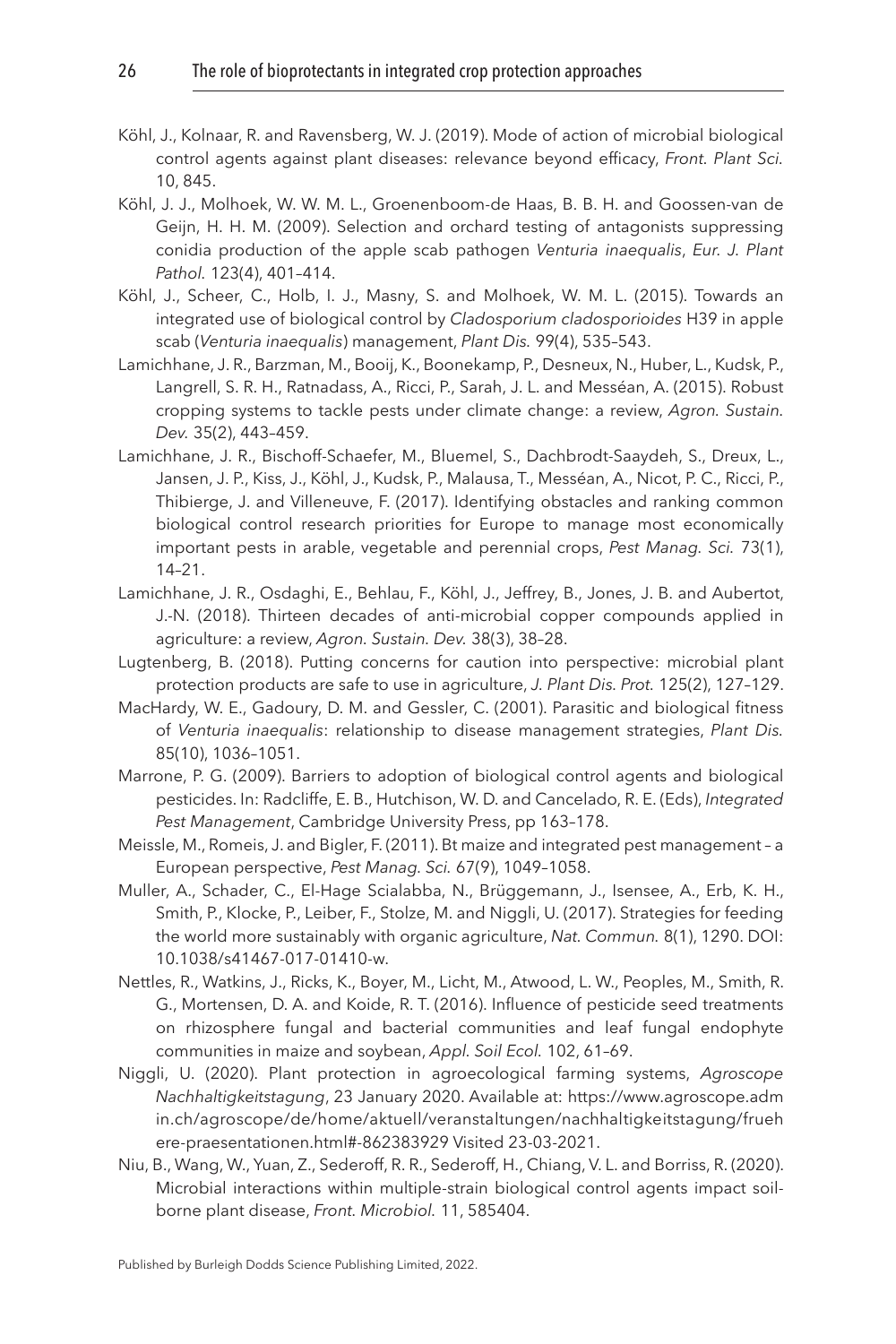- <span id="page-27-0"></span>Oerke, E.-C., Dehne, H.-W., Schönbeck, F. and Weber, A. (1994). *Crop Production and Crop Protection - Estimated Losses in Major Food and Cash Crops*, Elsevier Science: Amsterdam.
- <span id="page-27-7"></span>Perazzolli, M., Antonielli, L., Storari, M., Puopolo, G., Pancher, M., Giovannini, O., Pindo, M. and Pertot, I. (2014). Resilience of the natural phyllosphere microbiota of the grapevine to chemical and biological pesticides, *Appl. Environ. Microbiol.* 80(12), 3585–3596.
- <span id="page-27-10"></span>Perazzolli, M., Nesler, A., Giovannini, O., Antonielli, L., Puopolo, G. and Pertot, I. (2020). Ecological impact of a rare sugar on grapevine phyllosphere microbial communities, *Microbiol. Res.* 232, 126387.
- <span id="page-27-2"></span>Pimentel, D. and Burgess, M. (2014a). Environmental and economic costs of the application of pesticides primarily in the United States. In: Pimentel, D., and Peshin, R. (Eds), *Integrated Pest Management*, Springer Science+Business Media: Dordrecht, pp 48–71.
- <span id="page-27-3"></span>Pimentel, D. and Burgess, M. (2014b). Environmental and economic benefits of reducing pesticide use. In: Pimentel, D., and Peshin, R. (Eds), *Integrated Pest Management*, Springer Science+Business Media: Dordrecht, pp 128–139.
- <span id="page-27-11"></span>Pissonnier, S., Lavigne, C., Toubon, J.-F. and Le Gal, P.-Y. (2016). Factors driving growers' selection and implementation of an apple crop protection strategy at the farm level, *Crop Prot.* 88, 109–117.
- <span id="page-27-13"></span>Porsche, F. M., Pfeiffer, B. and Kollar, A. (2017). A new phytosanitary method to reduce the ascospore potential of *Venturia inaequalis*, *Plant Dis.* 101(3), 414–420.
- <span id="page-27-9"></span>Qiu, M., Li, S., Zhou, X., Cui, X., Vivanco, J. M., Zhang, N., Shen, Q. and Zhang, R. (2014). De-coupling of root–microbiome associations followed by antagonist inoculation improves rhizosphere soil suppressiveness, *Biol. Fertil. Soils* 50(2), 217–224.
- <span id="page-27-8"></span>Scherwinski, K., Grosch, R. and Berg, G. (2008). Effect of bacterial antagonists on lettuce: active biocontrol of Rhizoctonia solani and negligible, short-term effects on nontarget microorganisms, *FEMS Microbiol. Ecol.* 64(1), 106–116.
- <span id="page-27-6"></span>Segarra, G., Puopolo, G., Giovannini, O. and Pertot, I. (2015). Stepwise flow diagram for the development of formulations of non spore-forming bacteria against foliar pathogens: the case of Lysobacter capsici AZ78, *J. Biotechnol.* 216, 56–64.
- <span id="page-27-5"></span>Speiser, B. and Tamm, L. (2011). Regulation of plant protection in organic farming. In: Ehlers, R.-U. (Ed), *Regulation of Biological Control Agents*, Springer: Dordrecht Heidelberg London New York, pp 113–125.
- <span id="page-27-12"></span>Speiser, B., Tamm, L. and Weibel, F. P. (2014). Regulatory framework for plant protection in organic farming. In: Bellon, S. and Penvern, S. (Eds), *Organic Farming, Prototype for Sustainable Agricultures*, Springer Science+Business Media: Dordrecht, pp 65–82.
- <span id="page-27-1"></span>Steffen, W., Richardson, K., Rockström, J., Cornell, S. E., Fetzer, I., Bennett, E. M., Biggs, R., Carpenter, S. R., De Vries, W., De Wit, C. A., Folke, C., Gerten, D., Heinke, J., Mace, G. M., Persson, L. M., Ramanathan, V., Reyers, B. and Sörlin, S. (2015). Sustainability. Planetary boundaries: guiding human development on a changing planet, *Science* 347(6223), art. no. 1259855.
- <span id="page-27-4"></span>Stenberg, J. A., Sundh, I., Becher, P. G., Björkman, C., Dubey, M., Egan, P. A., Friberg, H., Gil, J. F., Jensen, D. F., Jonsson, M., Karlsson, M., Khalil, S., Ninkovic, V., Rehermann, G., Vetukuri, R. R. and Viketoft, M. (2021). When is it biological control? A framework of definitions, mechanisms, and classifications, *J. Pest Sci.* 94(3), 665–676, DOI: [10.1007/s10340-021-01354-7](http://dx.doi.org/10.1007/s10340-021-01354-7).